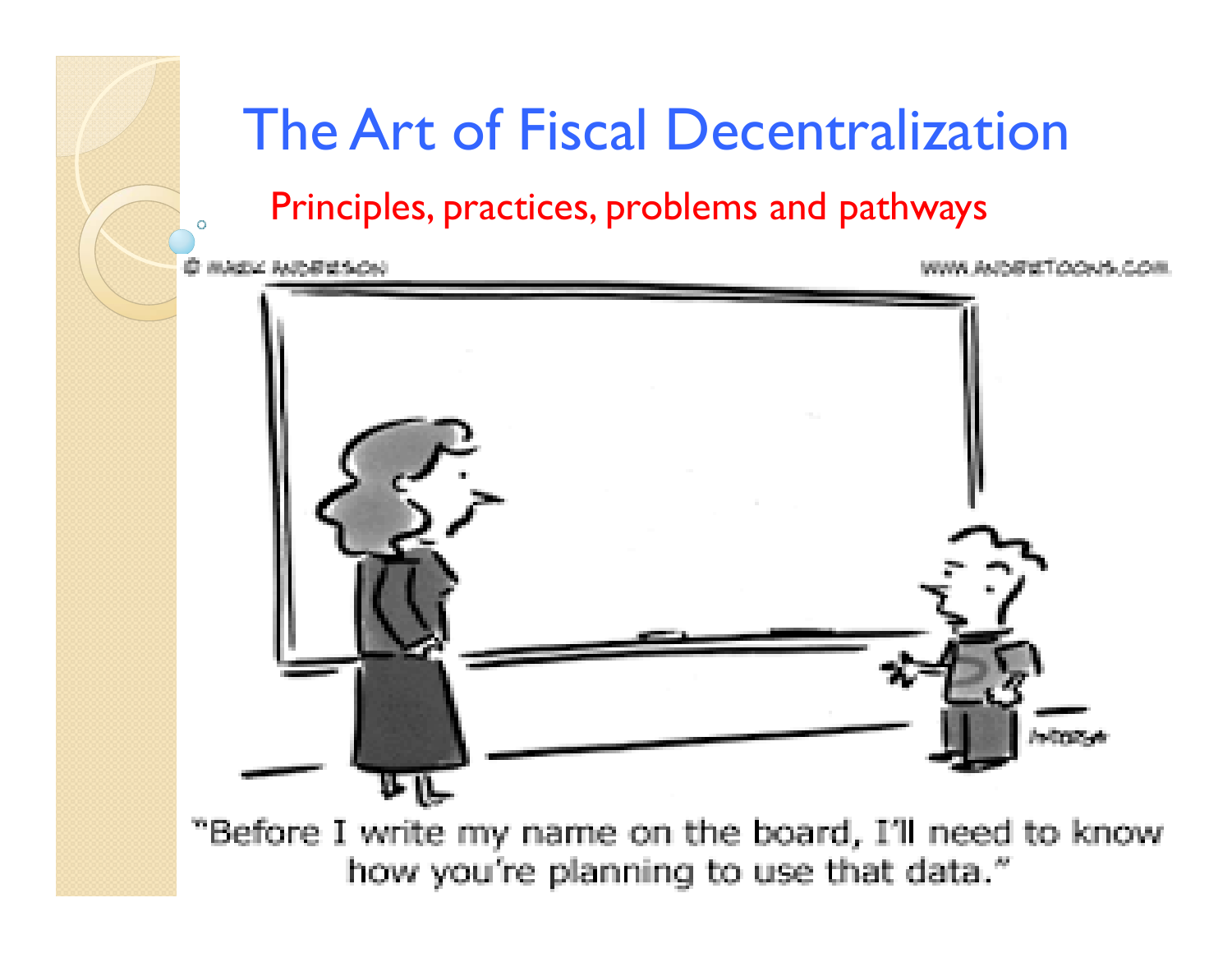We should approach fiscal decentralization as a integrative and comprehensive system.

(1) Expenditure Assignment

(2) Revenue Assignment

(3) Intergovernmental Transfer

(4) Subnational Borrowing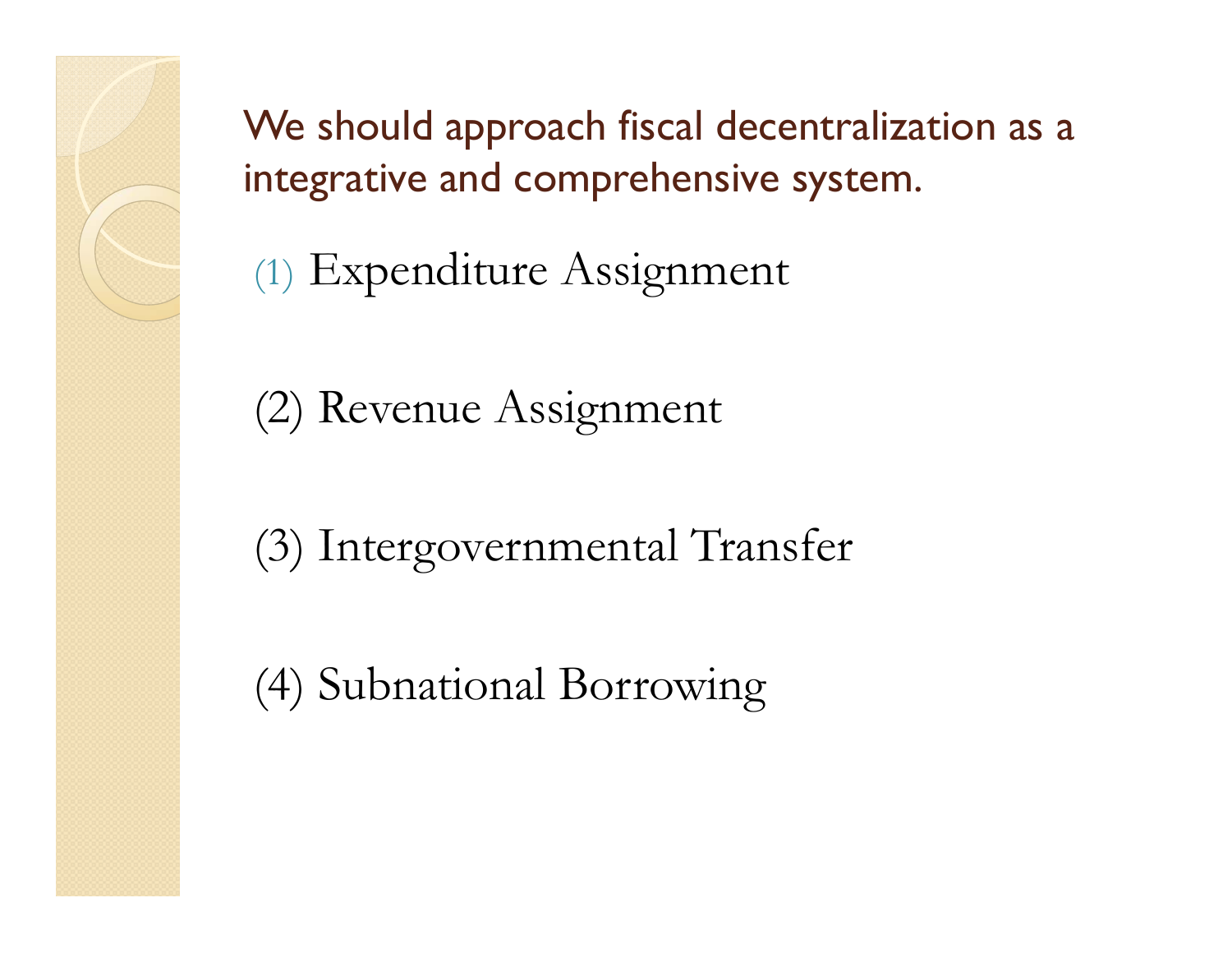#### Why Fiscal Decentralization?

- We are moving the government closer to the people.
- Efficiency: Decentralization allows the subnational government to provide services that are mostly in line with the preferences of the people at the lower level of administration.
- Responsiveness- it is quicker for the subnational government to respond to the needs of the people.
- Accountability- it is more effective for subnational government to be held accountable for the quality of services provided to the people at the lower level of administration.
- Subnational Autonomy: Increase fiscal autonomy of the subnational government, thus leading to lower concentration of political power, lowering the damage of corruption and strengthening democracy and competition.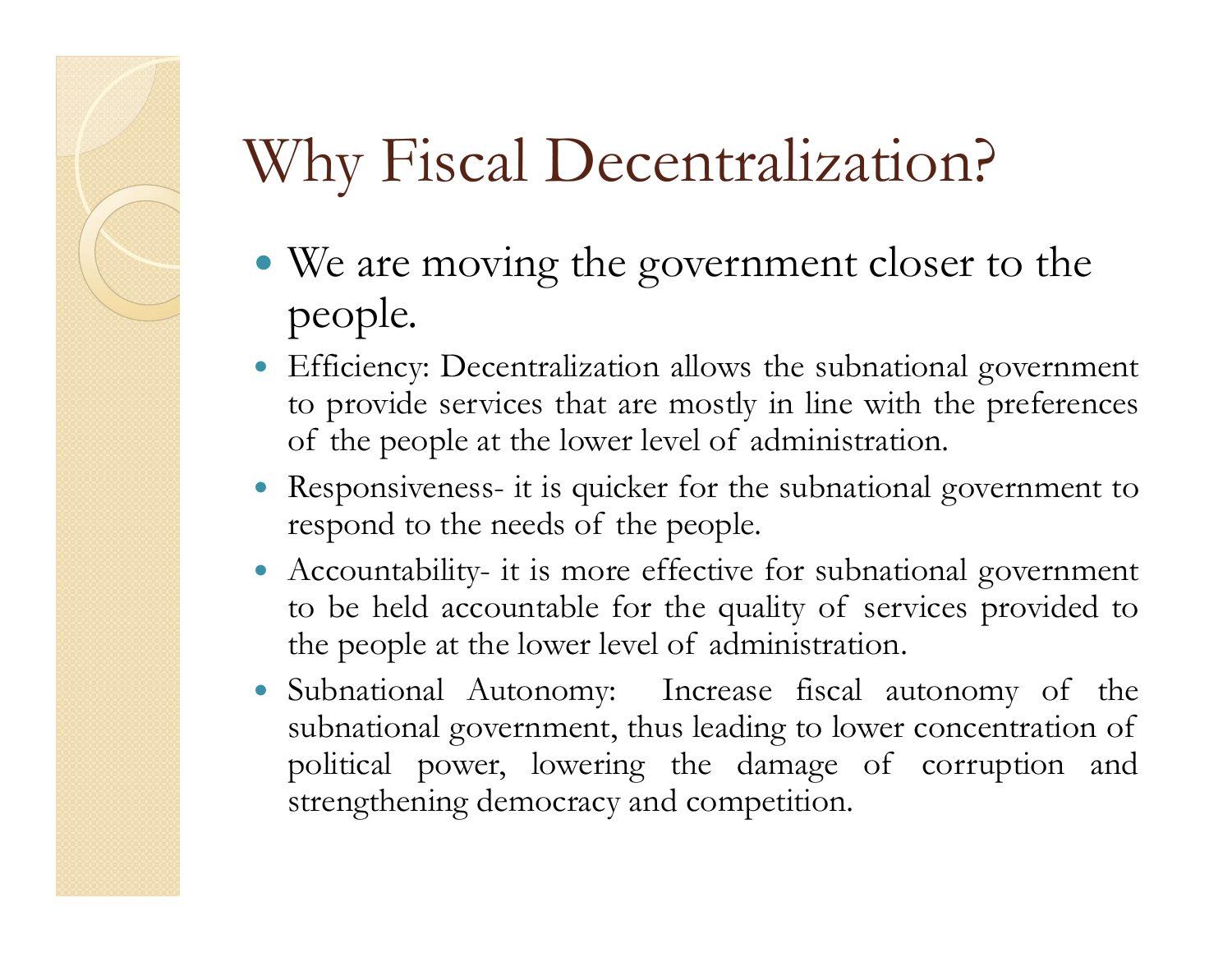# Some General Problems

- Administrative capacity of subnational governments (lack of technical, bureaucratic and logistic ability to collect regional tax revenues and inability to formulate and implement public programs)
- The size of Local corruption and local administration.
- Inability to develop national public expenditure systems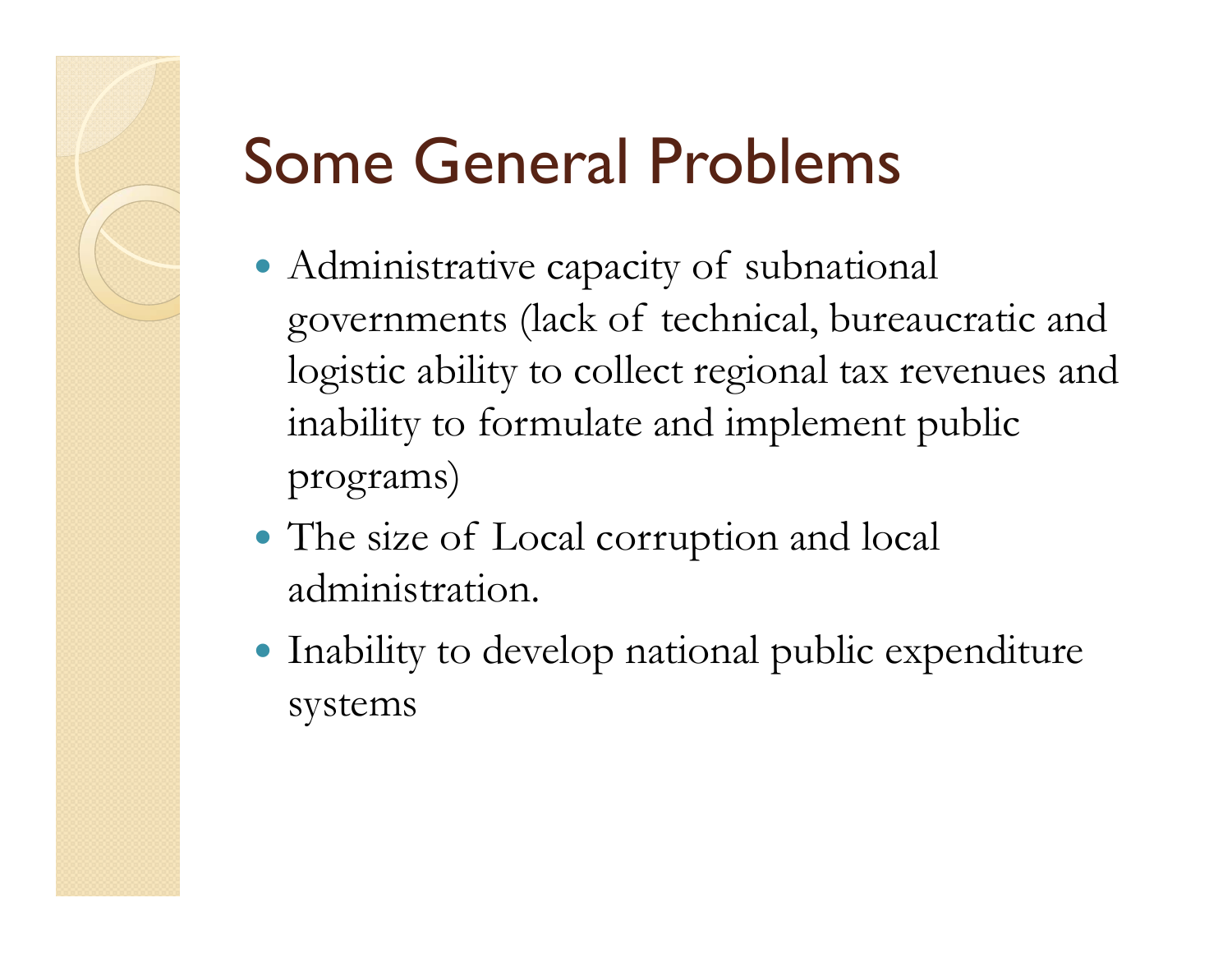#### East Asia Decentralizes (WB 2005)

From 1990s several East Asian countries including Cambodia, China, Indonesia, Philippines and Thailand were starting their transition from highly centralized to decentralized systems of government.

Structural factors: Sustained periods of growth and urbanization

 $\rightarrow$ 

**Political factors:** Move to more open and democratic governance systems →

Fast starters: Philippines (late 80s) Indonesia (late 90s)

Gradualists: China (80s and mid 90s) Vietnam (late 90s)

Cautious movers: Thailand (late 90s) Cambodia (late 90s)



Initial challenges: •Development of policy frameworks unrelated to pace or appetite for reform. .Oversight and regulation of new intergovernmental arrangements were underdeveloped. •Conflict between centrallocal authorities and between politicians and bureaucracy.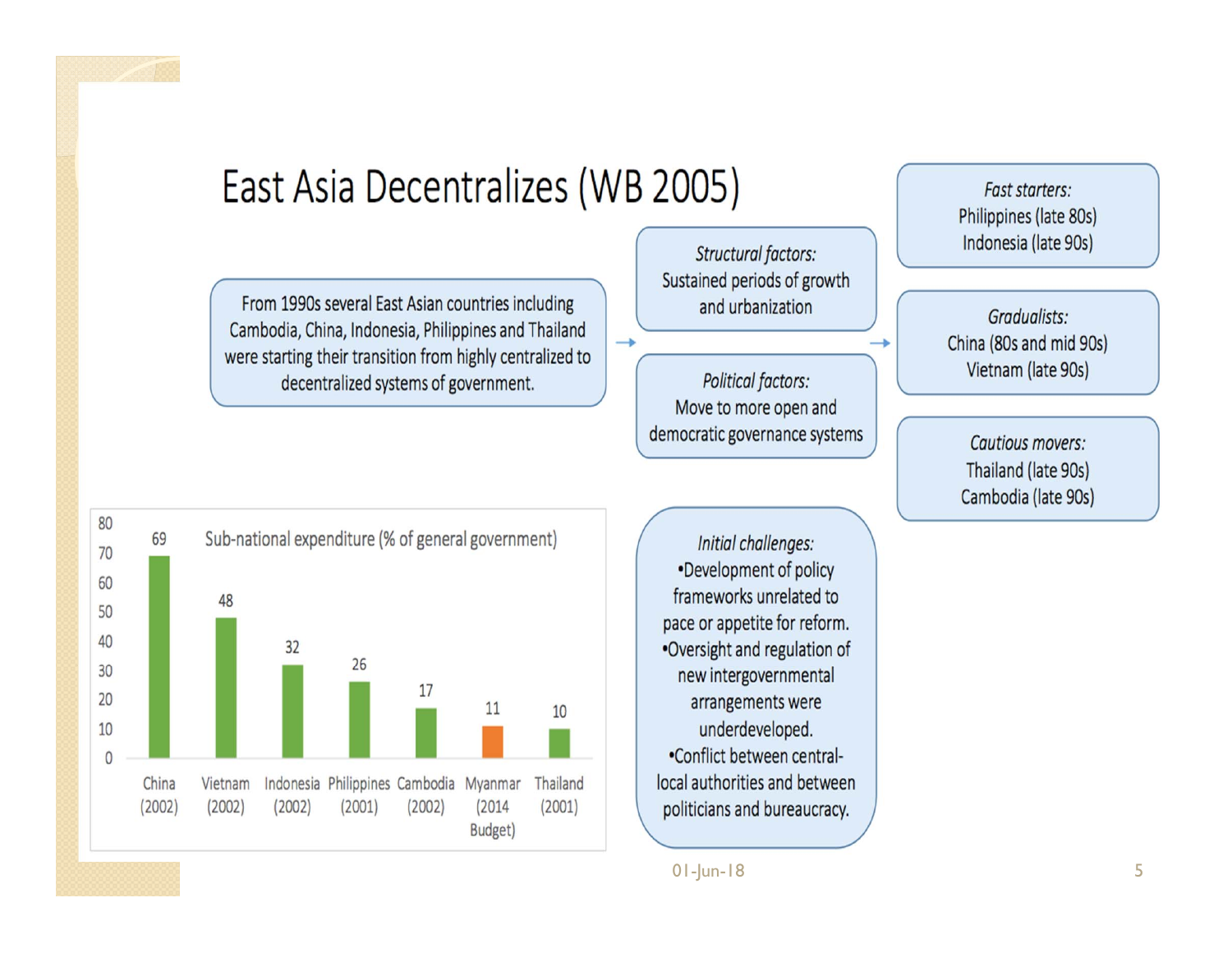#### Expenditure Assignment

- Definition…it is the assignment of responsibilities or functions amongst different layers of the government.
- This is the first and fundamental step in the design of intergovernmental fiscal system.

#### • WHY???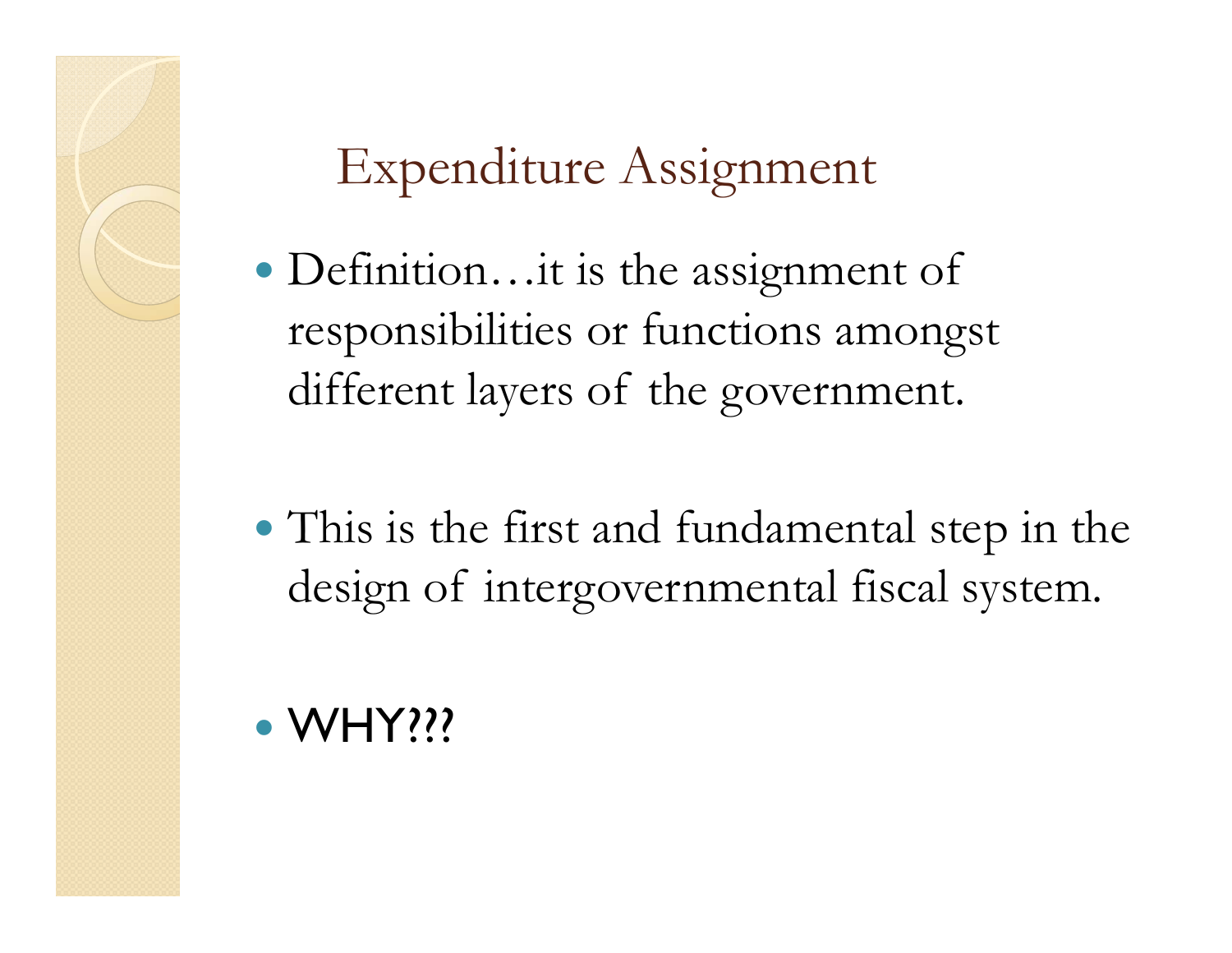#### One Cardinal Rule of Expenditure Assignment

- "Finance follows Function"
- Function: Establishing clear definitions and demarcations of expenditure functions and needs at different layers of the government.
- In other words, we should first define the roles and responsibilities at different layers of the government.
- Without clear definitions of expenditure function, revenue assignment would lead to instability, inefficiency in the delivery of public services.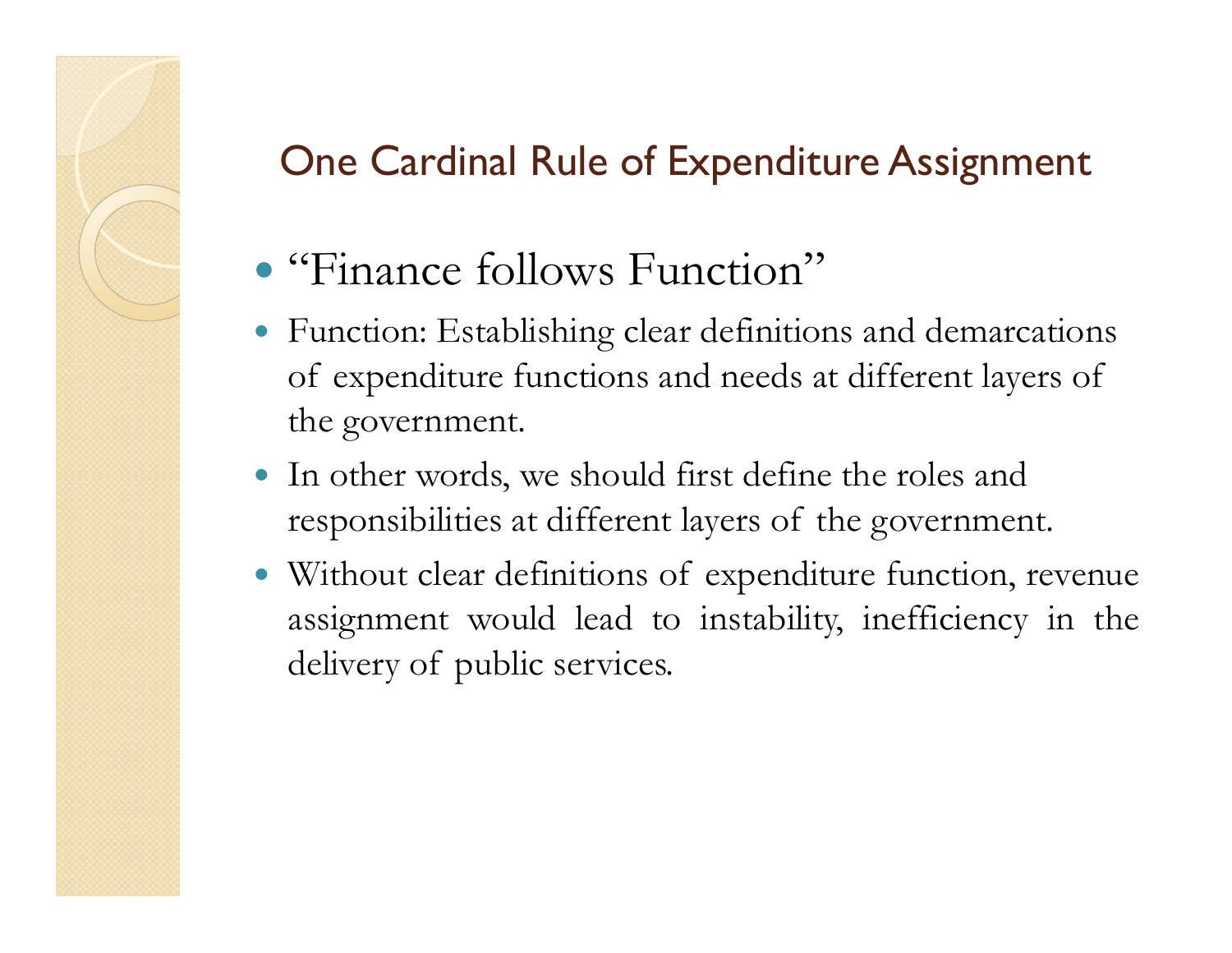Generally, there is no general governing principle except for subsidiarity principle.

- Responsibilities for the provision of services should be at the lowest level of the government that is compatible with the size of the "benefit area" associated with those services".
- "each public service should be provide by the jurisdiction having over the minimum geographical area that internalize benefits and costs of each provision." (Oates)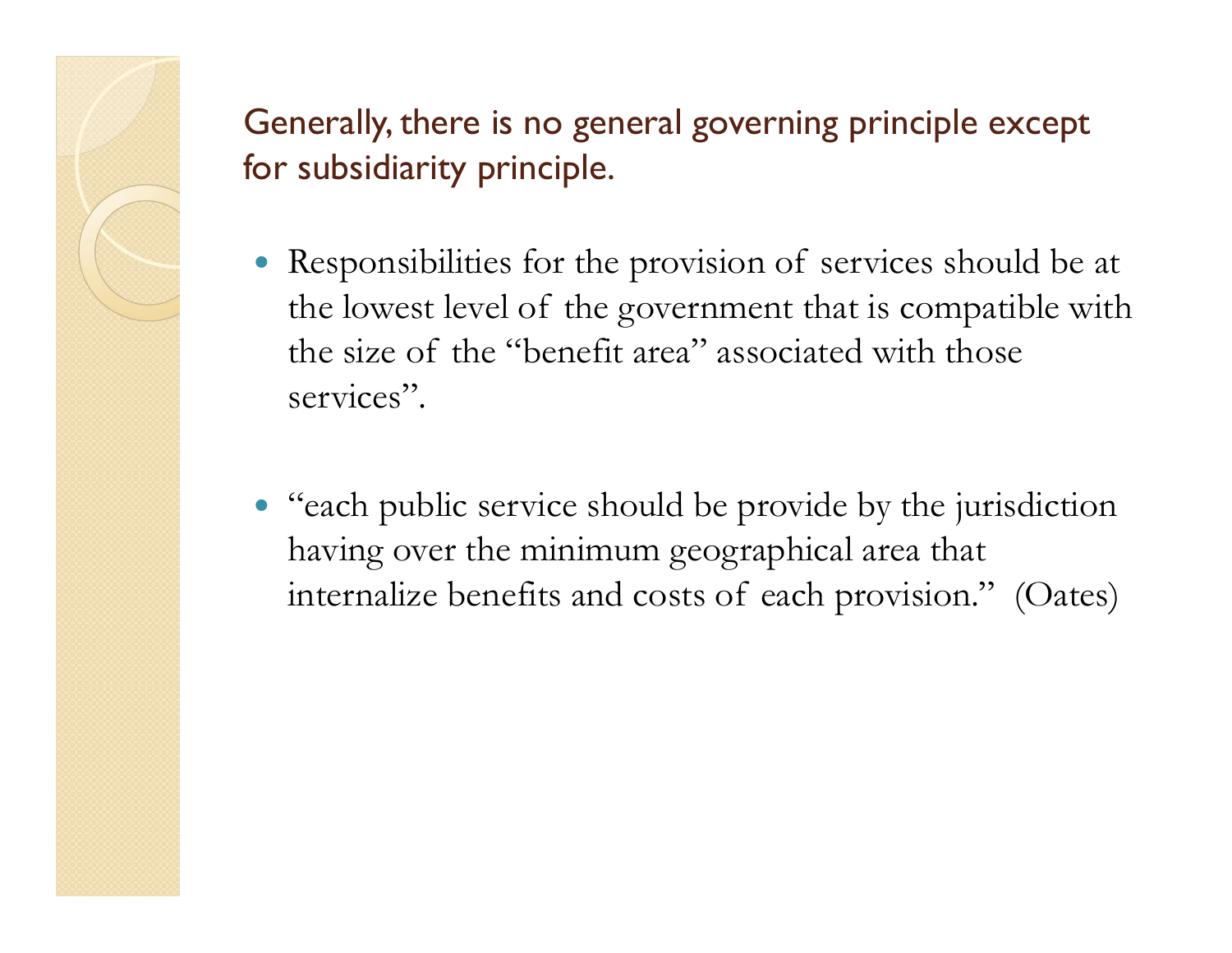#### **When to centralize expenditure assignment**

#### (1) Externality:

The central government may provide the service when the provision of service in a given jurisdiction provides positive and negative externalities that spill over to other jurisdictions. Such a jurisdiction would have the incentive to underprovide services with positive externalities because other jurisdictions are also sharing benefits of the services.

Similarly, there will be overprovision of services with negative externalities because other jurisdictions are also bearing the cost of the services.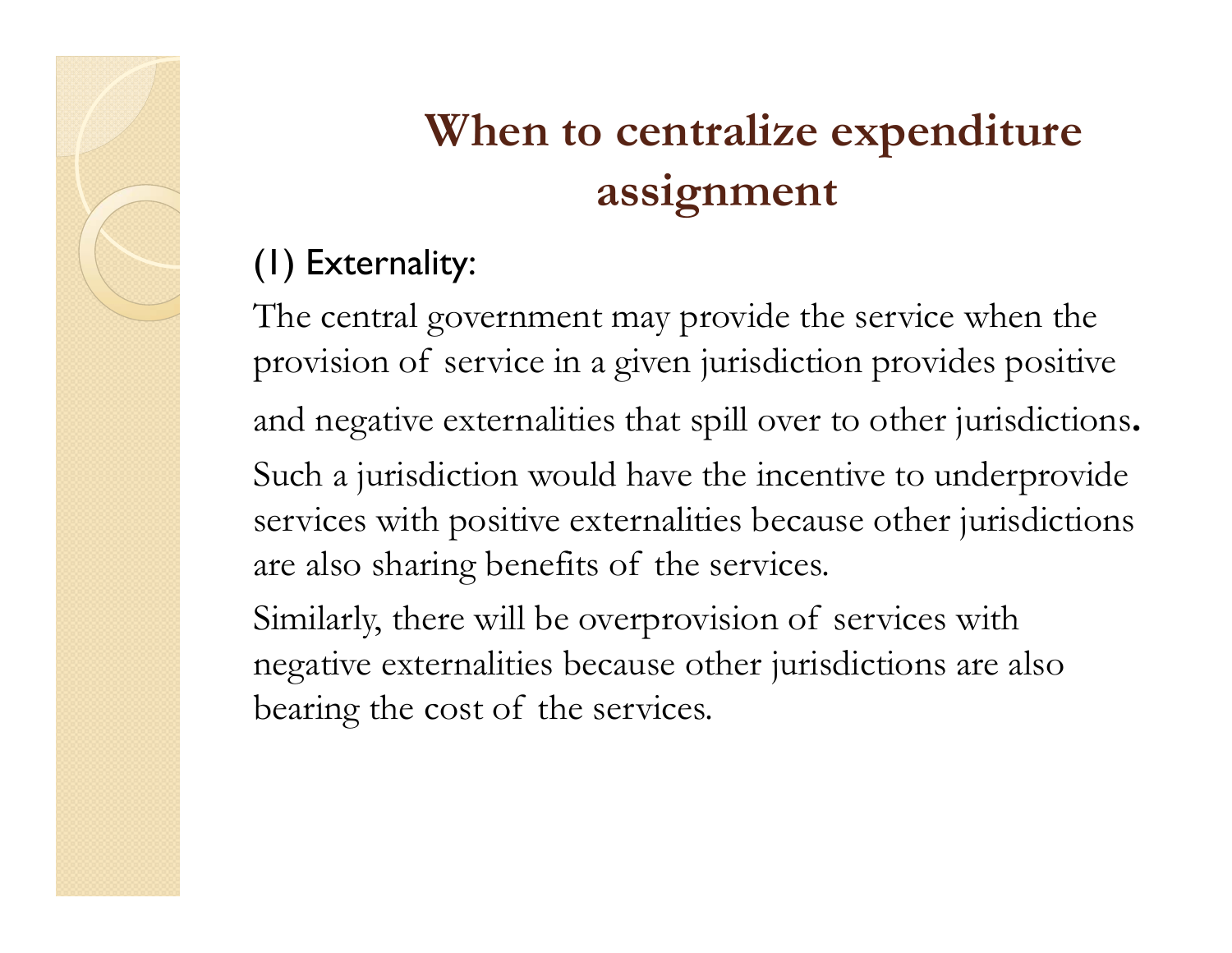# (2) Macroeconomic Stability

- Costs and benefits of macroeconomic stability are widely shared within the boundary of a country.
- Hyperinflationary pressure or exchange rate crisis require an massive intervention from the central government.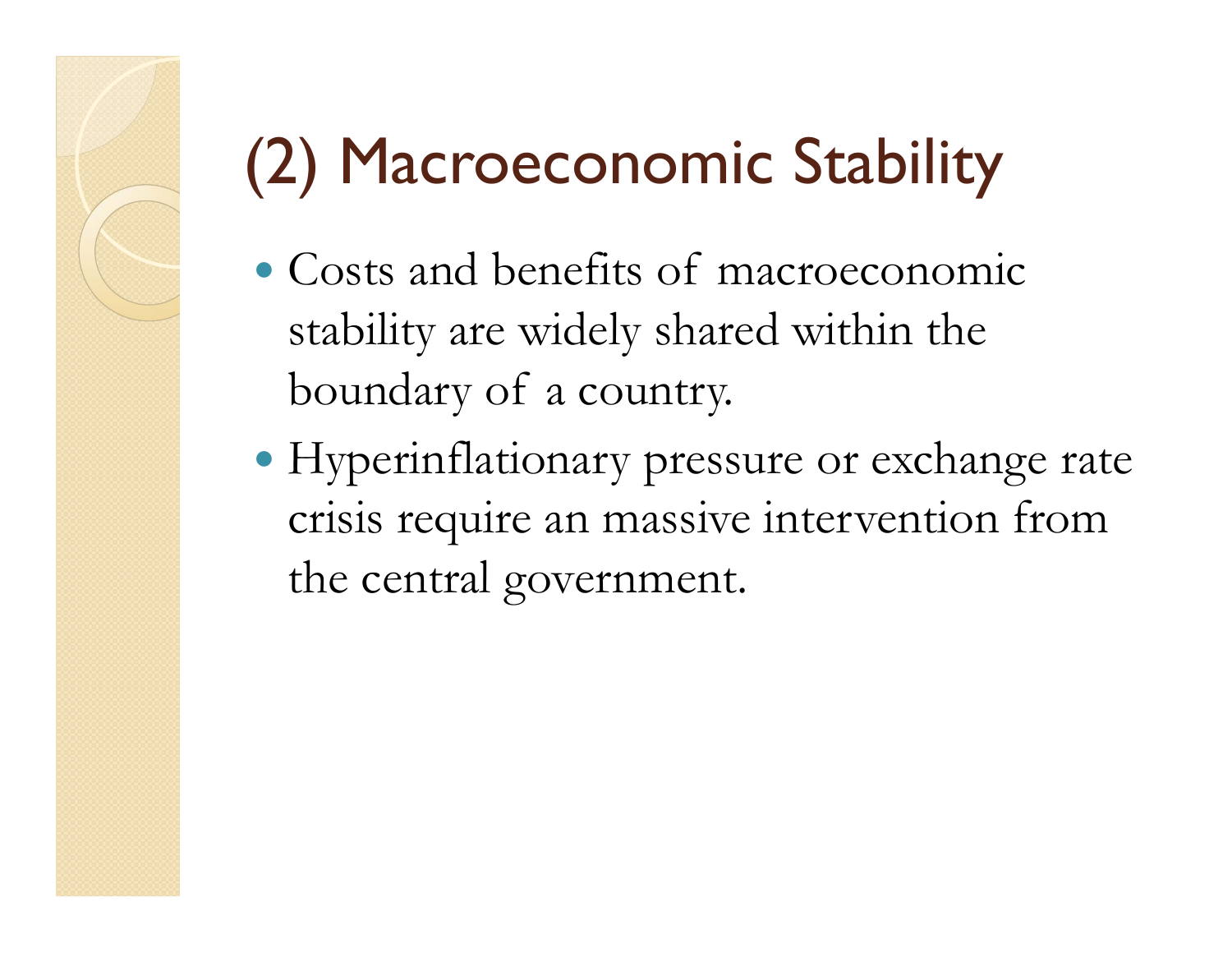#### (3) Economies of Scale

- When efficiency of the provision of a service is an increasing function of the scale or the size of the production.
- In other words, when the costs of provision for a given public service is sufficiently high for a given geographical area.
- There may be a case for centralization of expenditure function.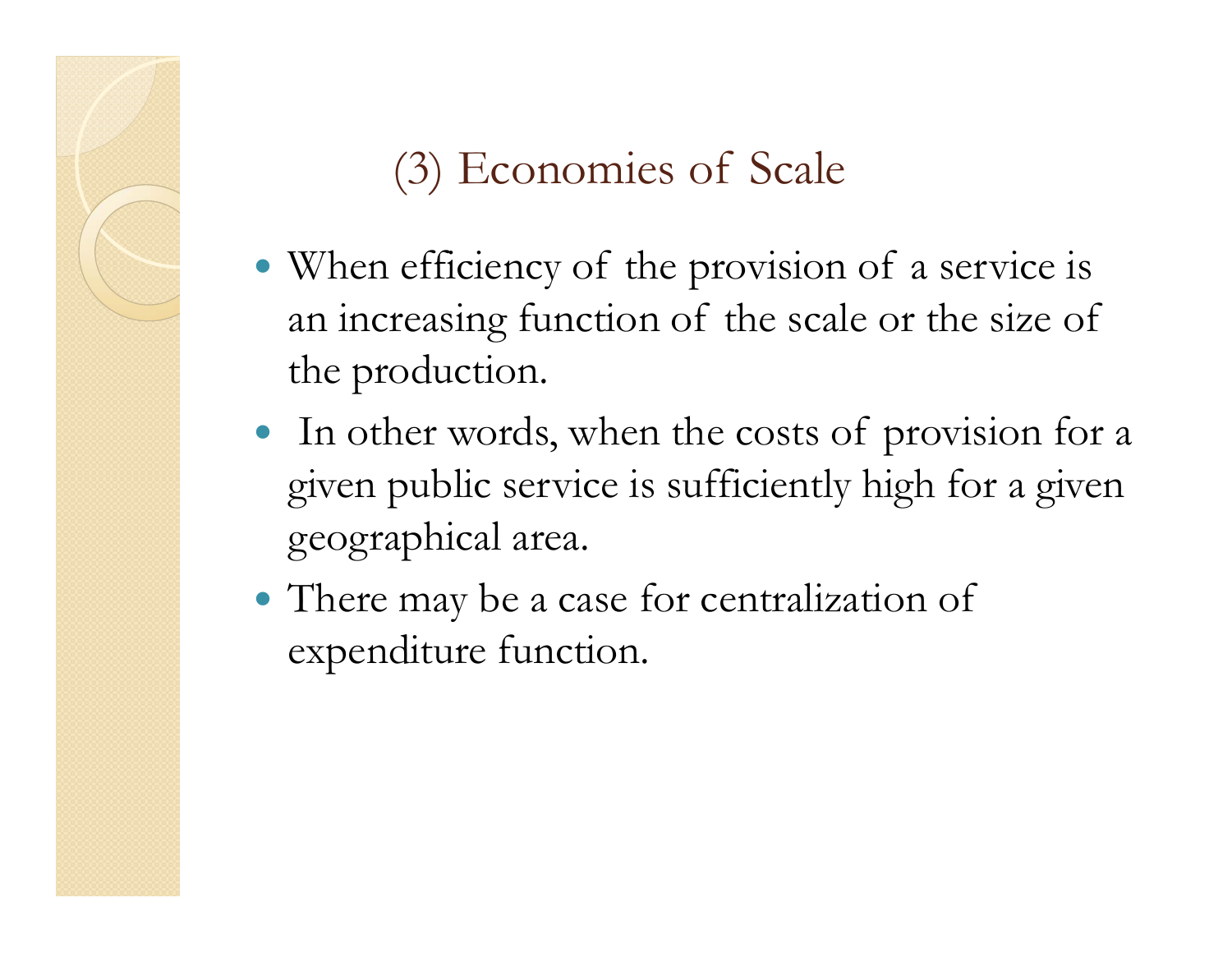General Pattern of Expenditure Assignment

- Central government (Defense, foreign affairs, foreign trade, and migration)
- Sub-national government (Local police, fire, sanitation, transportation, utilities, primary and secondary education.)
- Concurrent expenditure (health, infrastructure)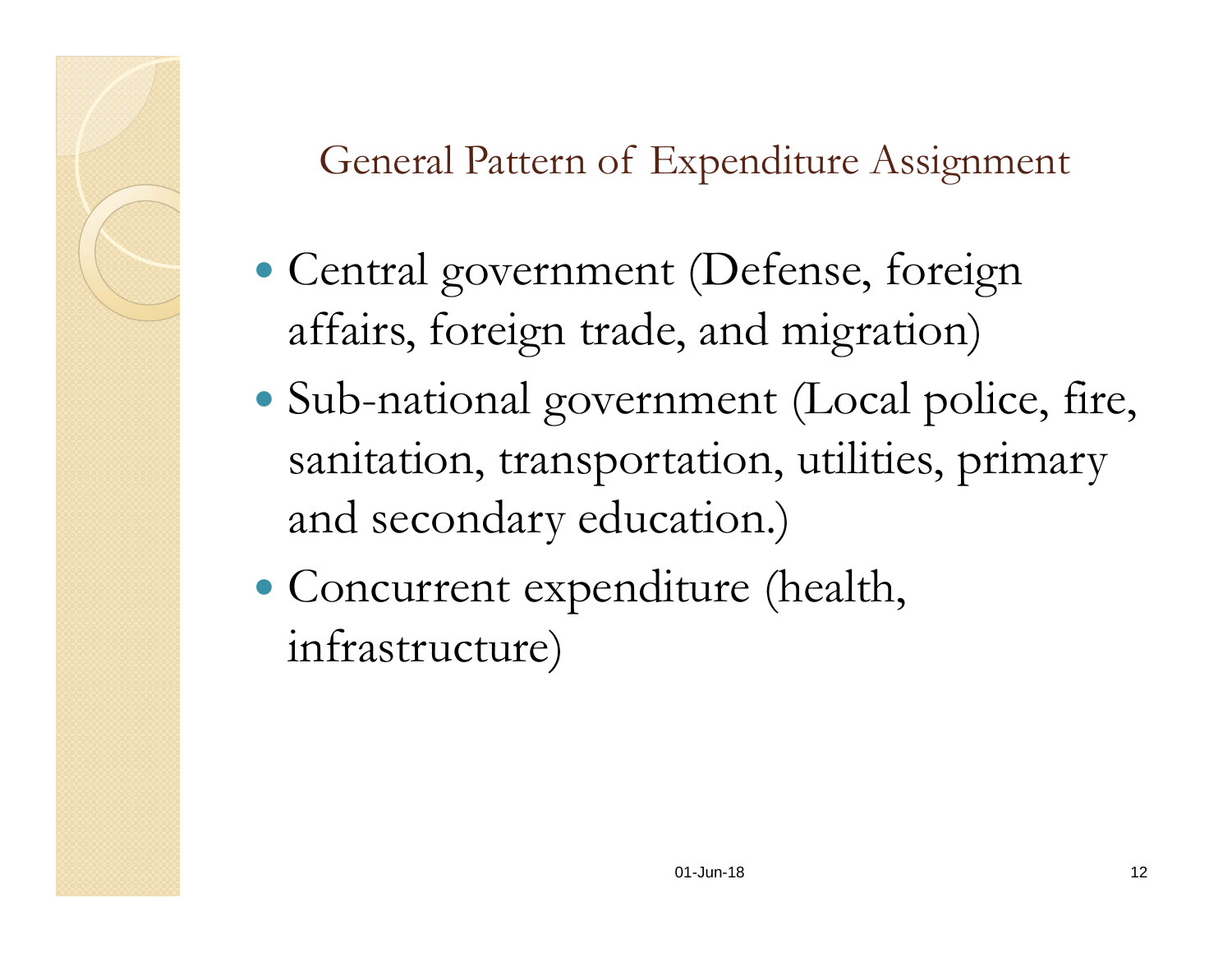

#### Examples of expenditure assignment

| <b>Function</b>                             | <b>China</b>  | <b>Indonesia</b> | <b>Philippines</b> |               | <b>Thailand</b> |                      | <b>Vietnam</b> |
|---------------------------------------------|---------------|------------------|--------------------|---------------|-----------------|----------------------|----------------|
|                                             |               |                  | Responsibility     | Provision     | Responsibility  | Provision            |                |
| Defense                                     | $\mathcal{C}$ | $\mathcal{C}$    | $\mathsf{C}$       | $\mathcal{C}$ | $\mathcal{C}$   | $\mathcal{C}$        | $\mathcal{C}$  |
| <b>Foreign affairs</b>                      | $\mathcal{C}$ | $\mathcal{C}$    | $\mathsf{C}$       | $\mathcal{C}$ | $\mathsf{C}$    | $\mathsf{C}$         | $\mathsf{C}$   |
| <b>Environment</b> and natural<br>resources | C, R, L       | $\ddotsc$        | .                  | .             | $\cdots$        | $\sim$ $\sim$ $\sim$ | C, R, L        |
| <b>Unemployment</b> insurance               | L             | $\cdots$         | $\cdots$           | $\cdots$      | $\cdots$        | $\cdots$             | $\ddotsc$      |
| <b>Industry and agriculture</b>             | C, R, L       | L                | $\cdots$           | $\cdots$      | $\cdots$        | $\cdots$             | C, R, L        |
| <b>Education</b>                            | L             | L                | $\mathcal{C}$      | C, R, L       | L               | L                    | C, L           |
| Health                                      | L             | L                | $\mathcal{C}$      | C, R, L       | L               | L                    | C, L           |
| Social welfare                              | L             | L                | $\mathcal{C}$      | C, L          | L               | L                    | C, R, L        |
| Police                                      | L             | $\mathcal{C}$    | $\cdots$           | C, L          | L               | L                    | $\mathcal{C}$  |
| <b>Highways</b>                             | C, R, L       | C, R, L          | $\cdots$           |               | L               | L                    | C, R, L        |

Sources: "East Asia Decentralizes. Making Local Government Work" World Bank, Washington, DC, 2005  $C = Central$  (National), R=Regional, L=Local,  $(...)$  = not identified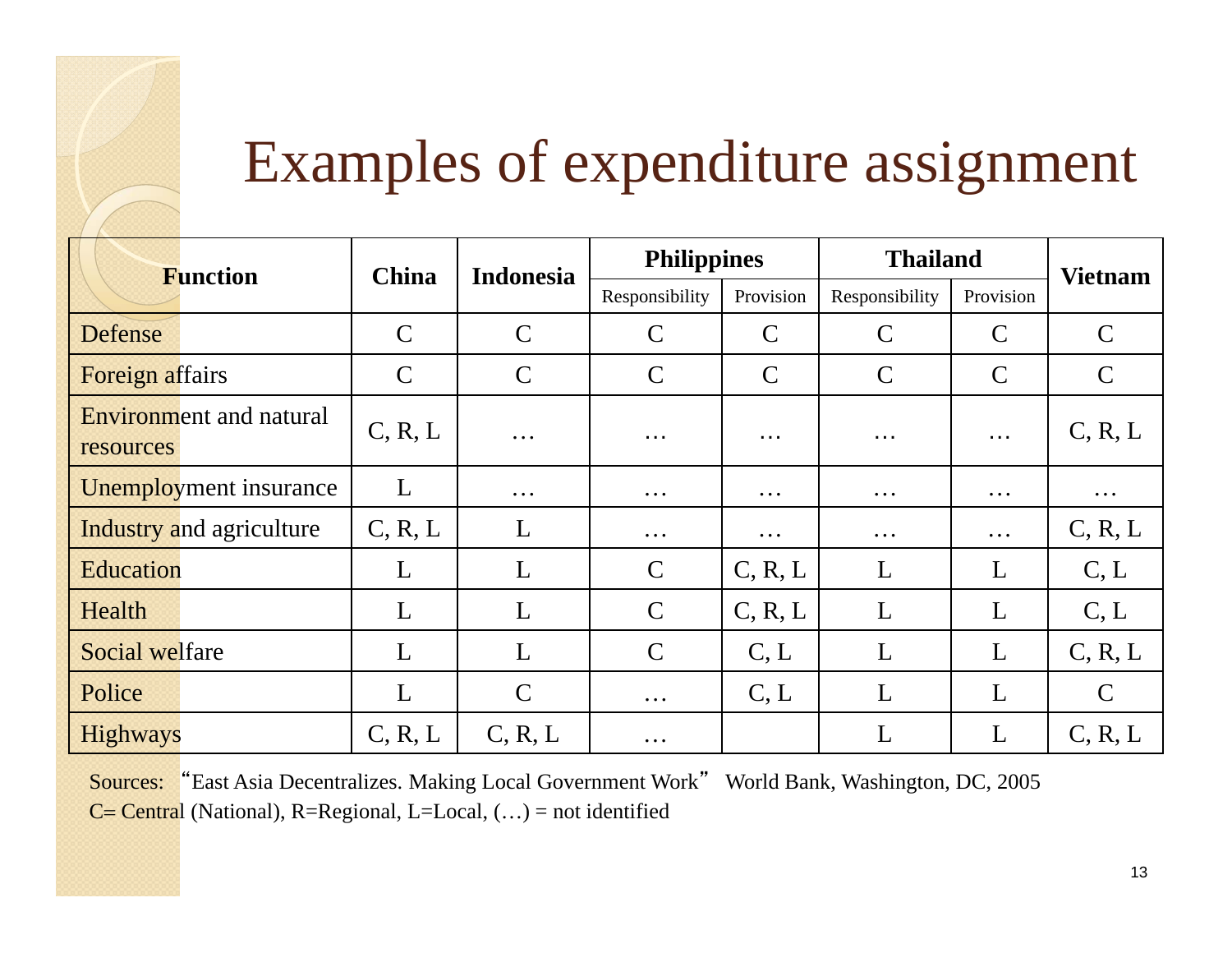

#### In general…

| <b>Responsibility</b> | <b>Expenditure category</b>                                                    | <b>Comments</b>                                                                                             |
|-----------------------|--------------------------------------------------------------------------------|-------------------------------------------------------------------------------------------------------------|
| <b>Central</b>        | Defense, postal<br>services, national<br>highways, ports and<br>civil aviation | Such services provide benefits<br>beyond a single jurisdiction, benefits<br>and costs are spread nationwide |
| Local                 | Local roads, fire<br>protection, water and<br>sewage, parks, police            | Primarily local benefits                                                                                    |
| <b>Shared</b>         | Education, health,<br>social welfare                                           | Significant spillovers, benefits are not<br>only local, but nationwide as well                              |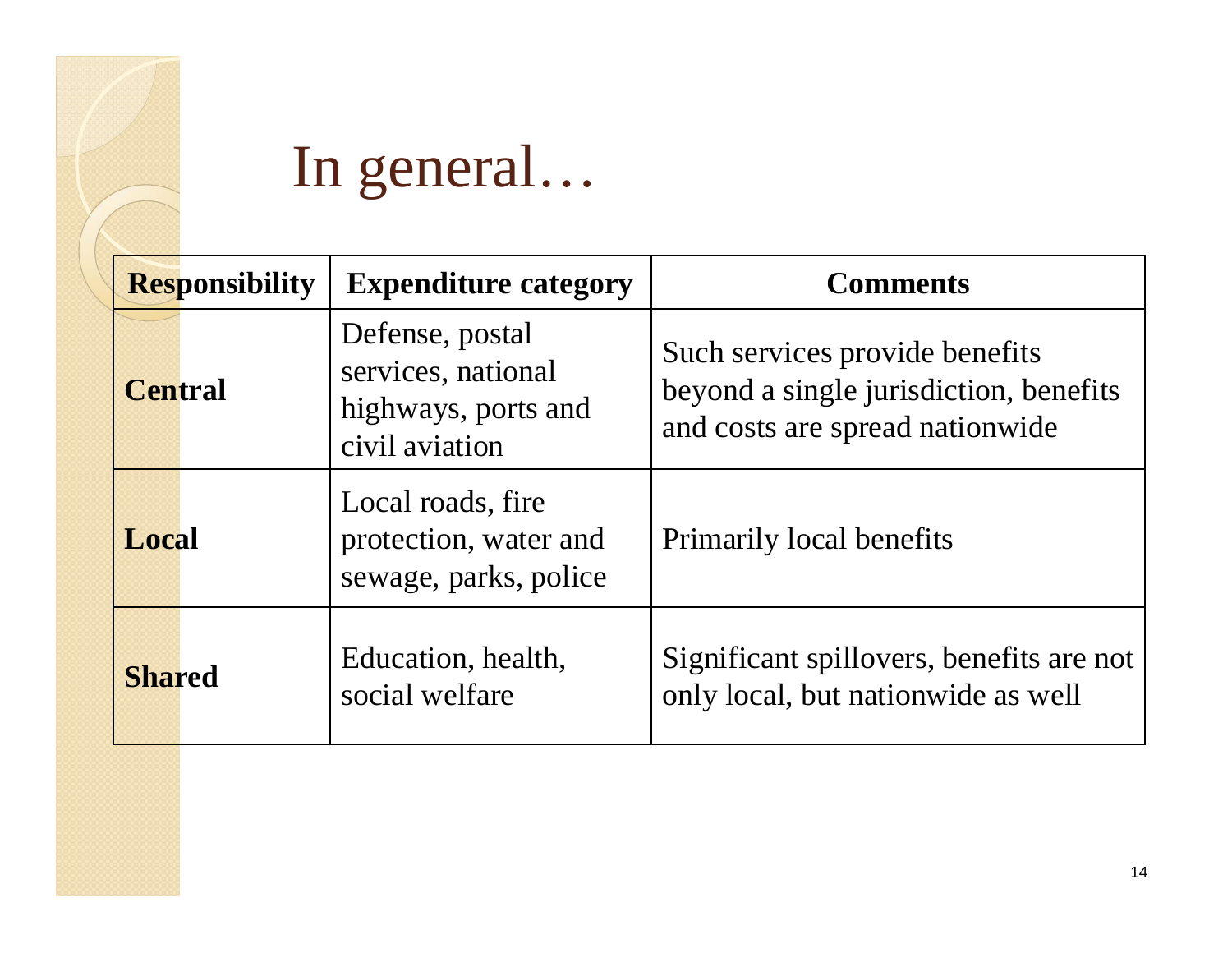# Some Problems

#### (1) **Mis-sequencing between revenue and expenditure assignments**.

- $\bullet$  It is more politically convenient to start with revenue assignment and then stumbles onto expenditure assignment.
- **(2) Lack of clarity and formality in expenditure assignment**
- Poorly designed revenue assignment
- Populist and pork-barrel projects at the subnational level rather than long-term development project.
- Inefficiency due to inconsistencies and conflict between poor expenditure assignment, revenue assignment and intergovernmental transfer.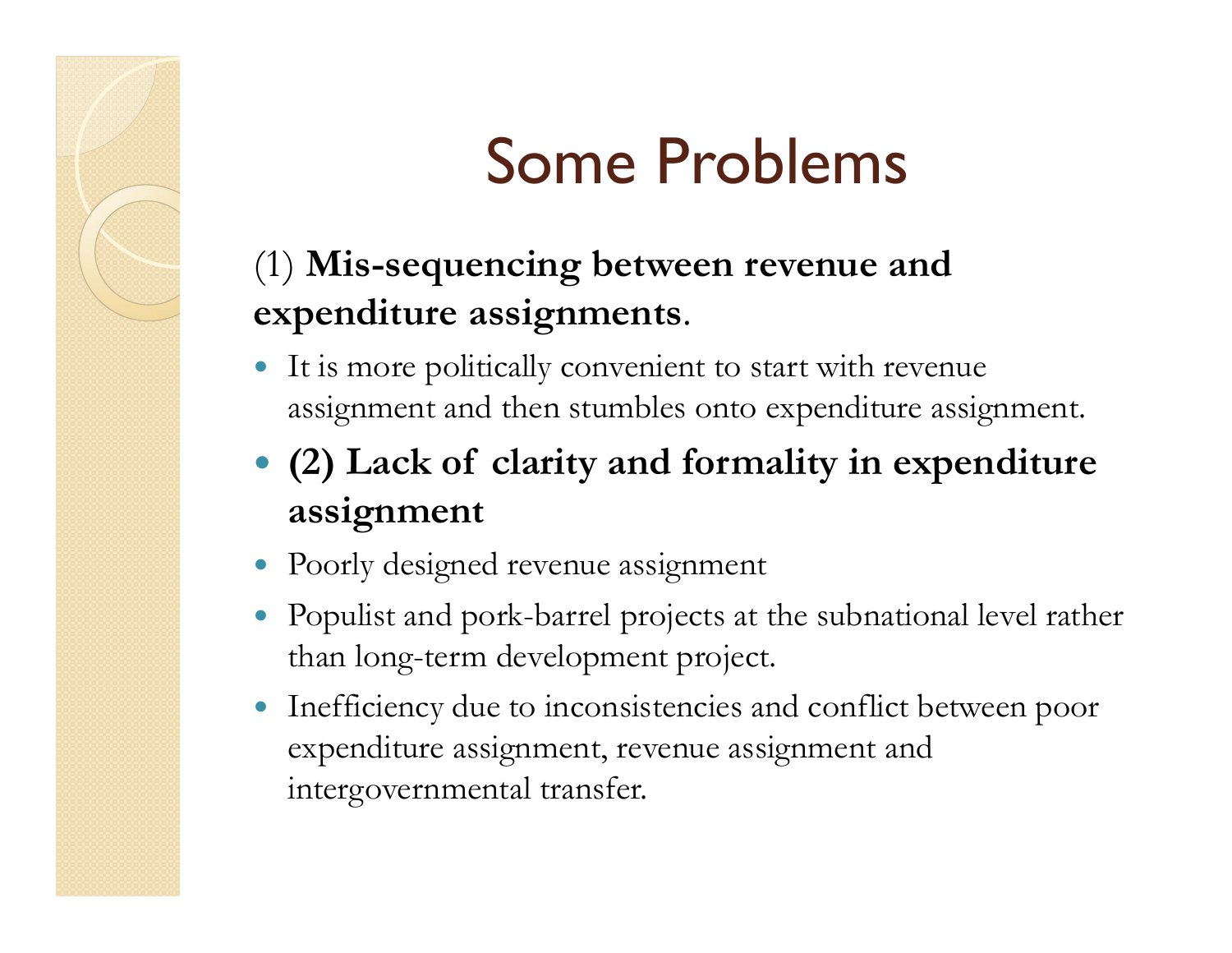## More Problems

- (3) Misassignment of expenditure function
- $\bullet$  When there is a mismatch between the nature of the function and the level of the government to which the function is assigned.
- In Vietnam, the assignment of expenditure for national defense to the subnational government
- $\bullet$  The assignment of local drainage provision to the national government.
- $\bullet$  Expenditure for national defense and security and certain foreign policies are co-shared at various levels of the government in Vietnam. Why not clear and exclusive assignment?
- Expenditure functions for pensions, unemployment and income support schemes are assigned at some lowest levels such as county-level governments in China.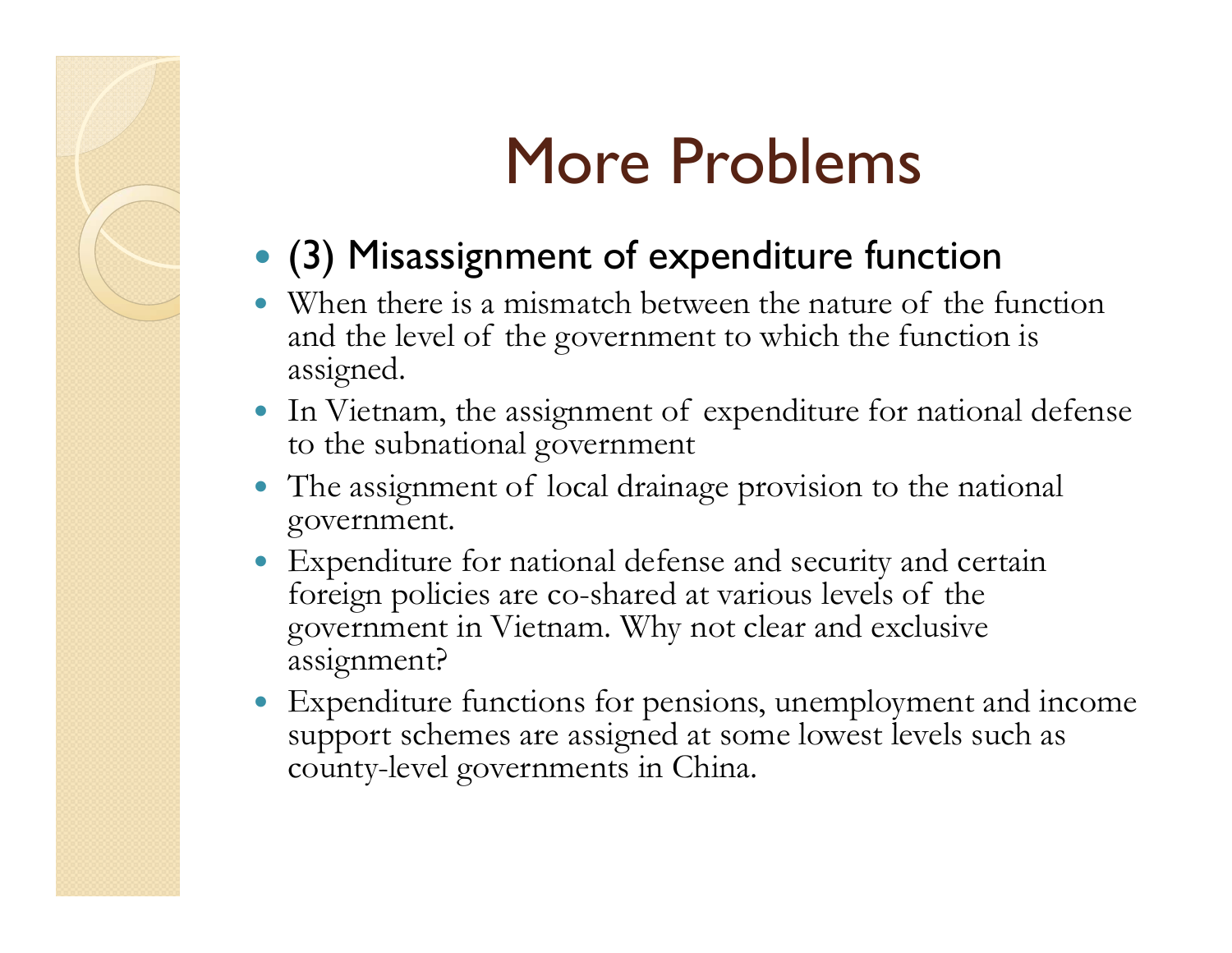

## More Problem

(4) Lack of clarity between the role of public and private sector in service provision in transitional economies

One of the legacies of the command and control economy in transition economies is the concentration and control of responsibilities at the national level and the public sector.

What is the role of the state?

#### **The role of the state is primarily restricted to address market failure.**

- (1) When the markets are inefficient (externality, imperfect information, thinness of markets…etc.
- (2) When the market generates inequalities

However, in REALITY….????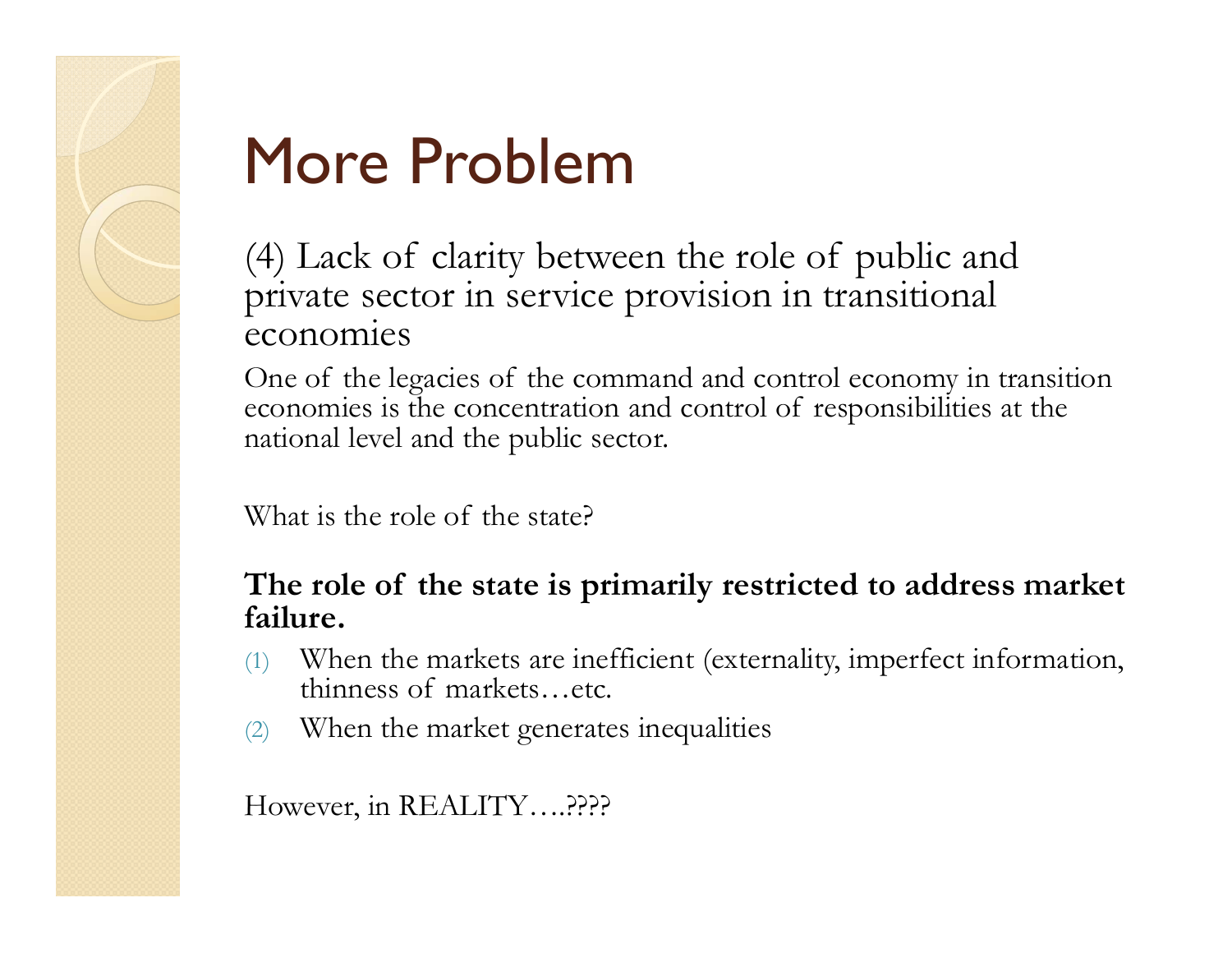# Revenue Assignment

- The assignment of revenue to subnational levels of government
- (1) Tax Revenue (2) Non-Tax Revenue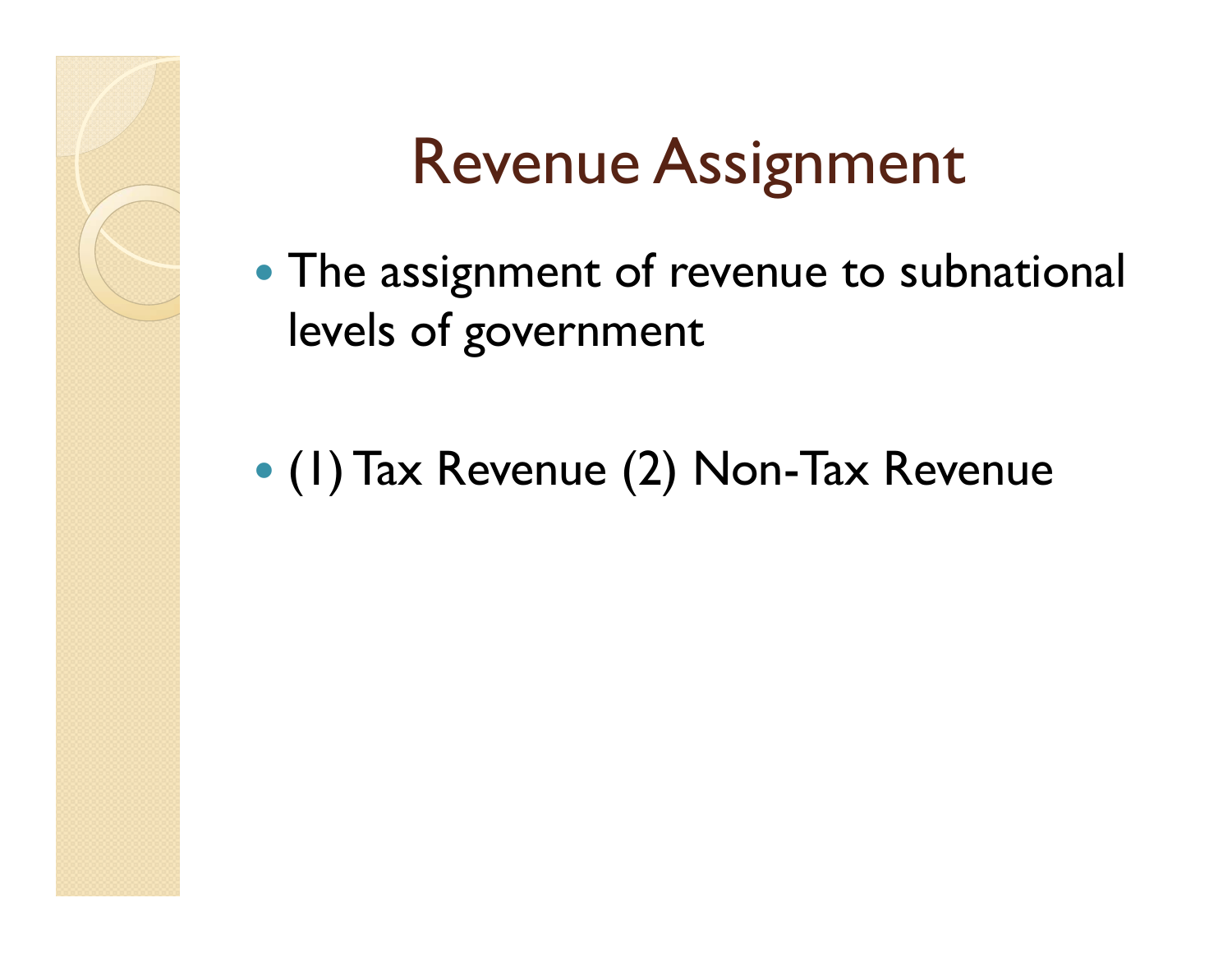## **Assignment of Tax Revenue**

(a) Which level of government chooses the taxes, from which subnational governments receive revenues,

(b) which defines the tax base(s),

(c) which sets the tax rate(s), and

(d) which administers the tax(es).

The autonomy to set the tax rate at the subnational government is the most significant dimension of revenue autonomy or fiscal decentralization.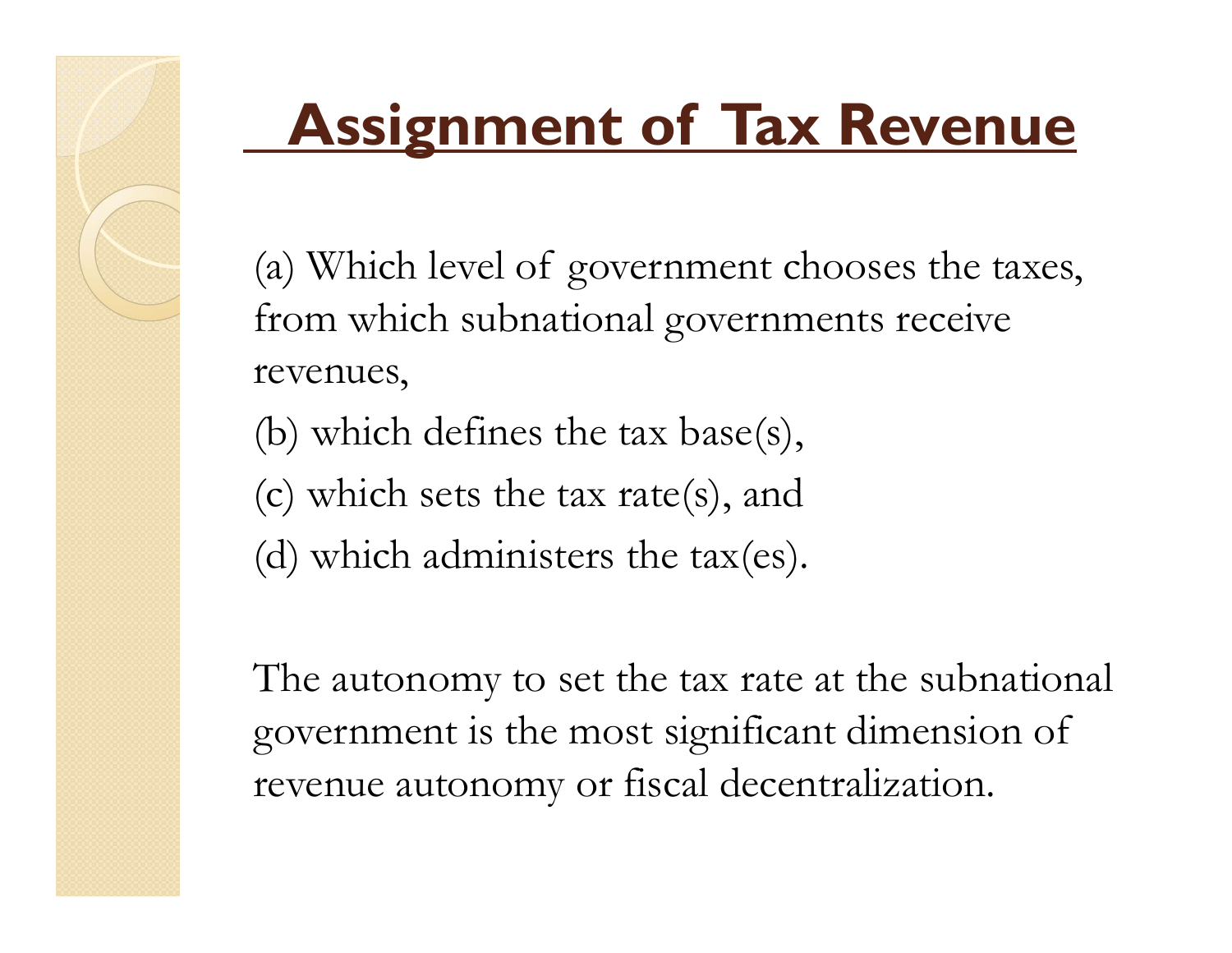General principles of revenue assignment

- (1) Less mobile tax bases (to preclude the movements of factors of production)
- For example: Property Tax
- (2) Taxes with low income elasticity. (to stabilize the subnational government from cyclical fluctuations and provide revenue buoyancy)
- (3) Tax bases that are evenly distributed across regions.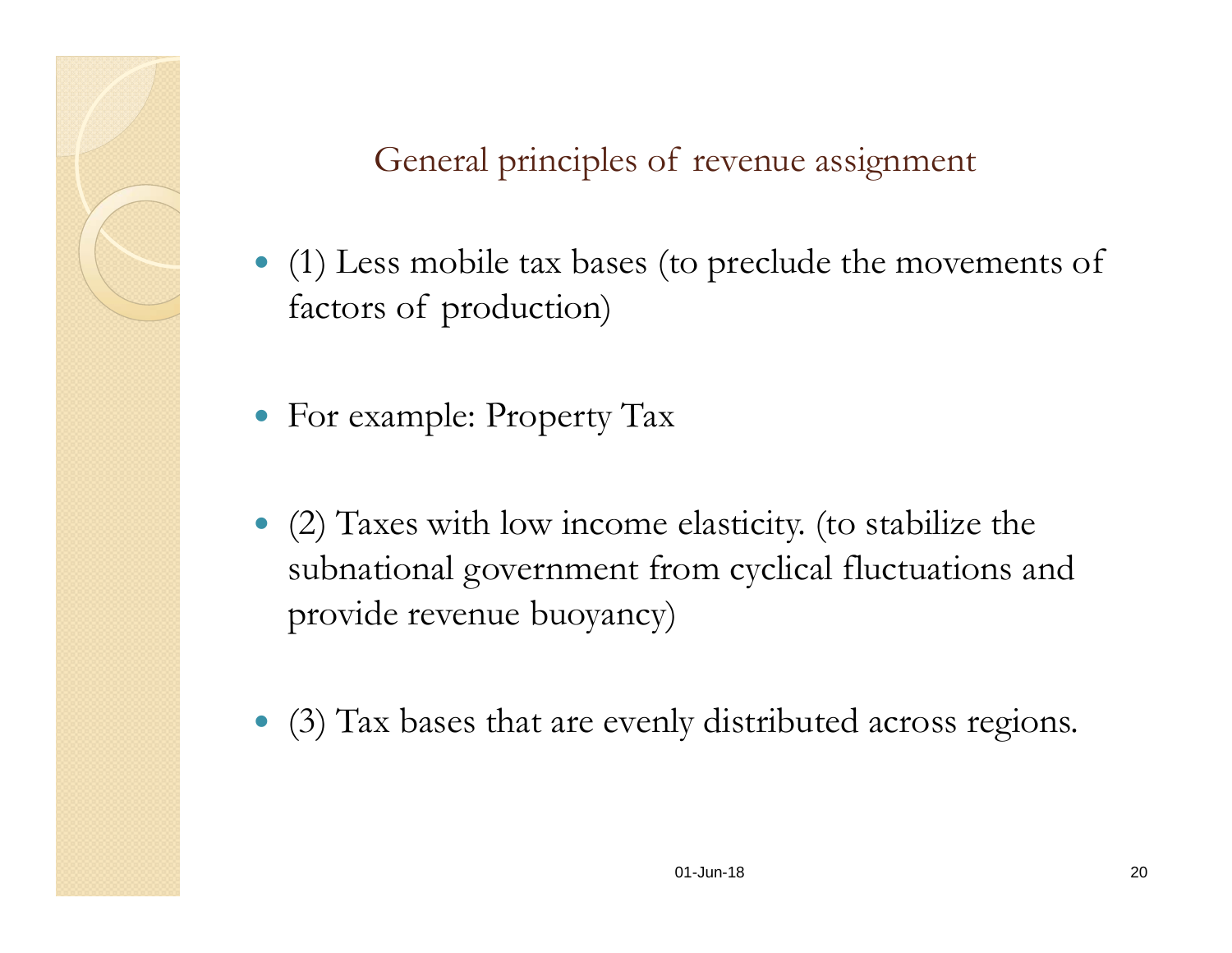#### USER CHARGES

- $\bullet$  Fulfill the"benefit principle" (those who benefit from the provision of services should pay the tax).
- $\bullet$  Usually wide spread on local level
	- health service. building permits. market service, ID and birth certificate, Garbage collection fees, Motor vehicle inspection, Animal registration
- Should focus on a few high revenue-yielding items.
- $\bullet$ clear parameters for setting prices for particular service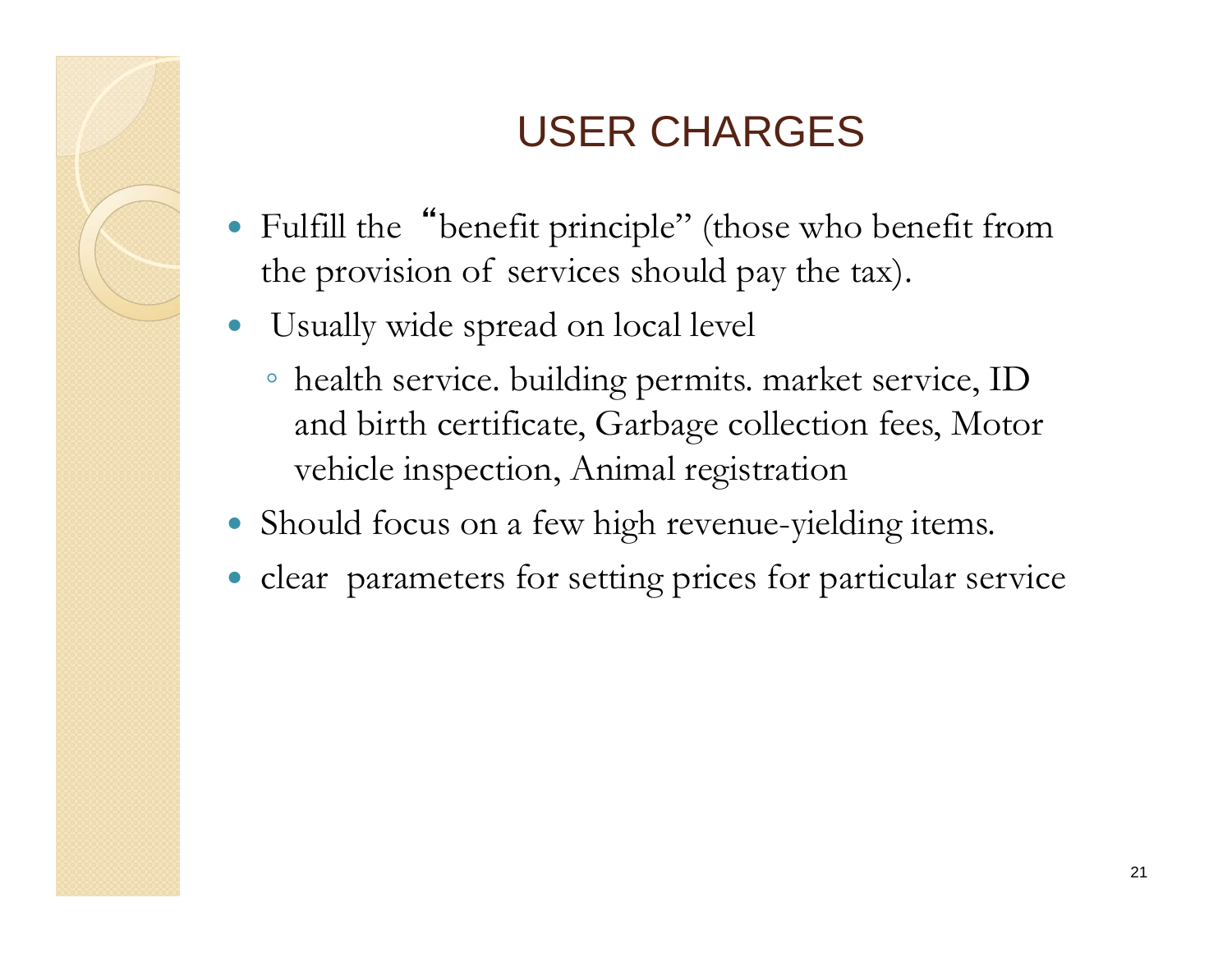

#### Personal Income Tax

- Pros
- Substantial revenue source
- Provide moderate or low level of economic distortion
- Easy to administrate if piggybacked on a central government PIT
- $\bullet$ Cons
- Where to pay: residence vs. origin principle
- taxation based on the filing of tax declaration (residence principle)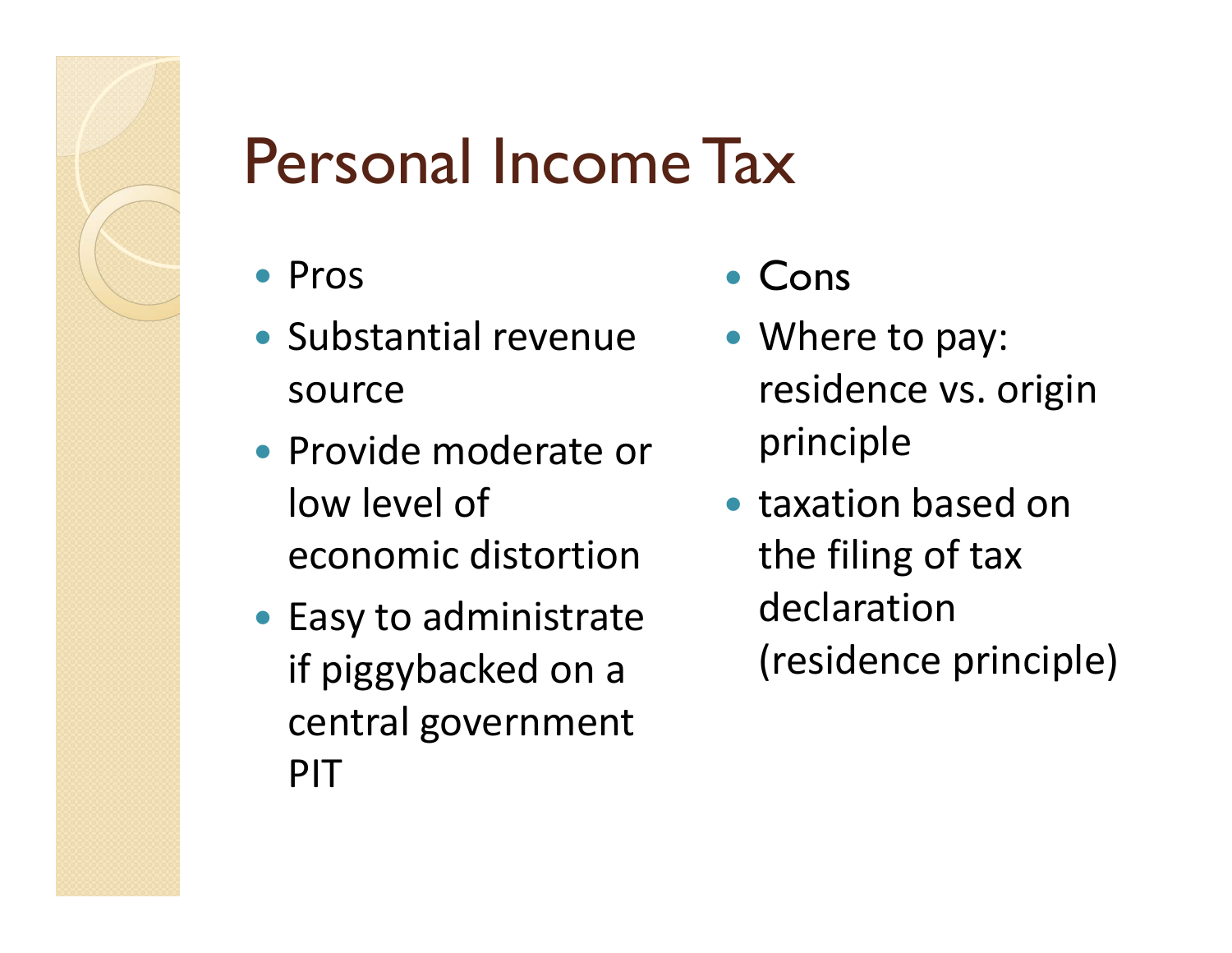#### Corporate Income Tax

- Pros
- Substantial revenue source

#### **Cons**

(1) macroeconomic stabilization role

(2) Difficult calculation of tax base and often compliance problems

(3) Usually suffer from uneven and unfair distribution of tax base

(4) Could lead to tax-induced factor movements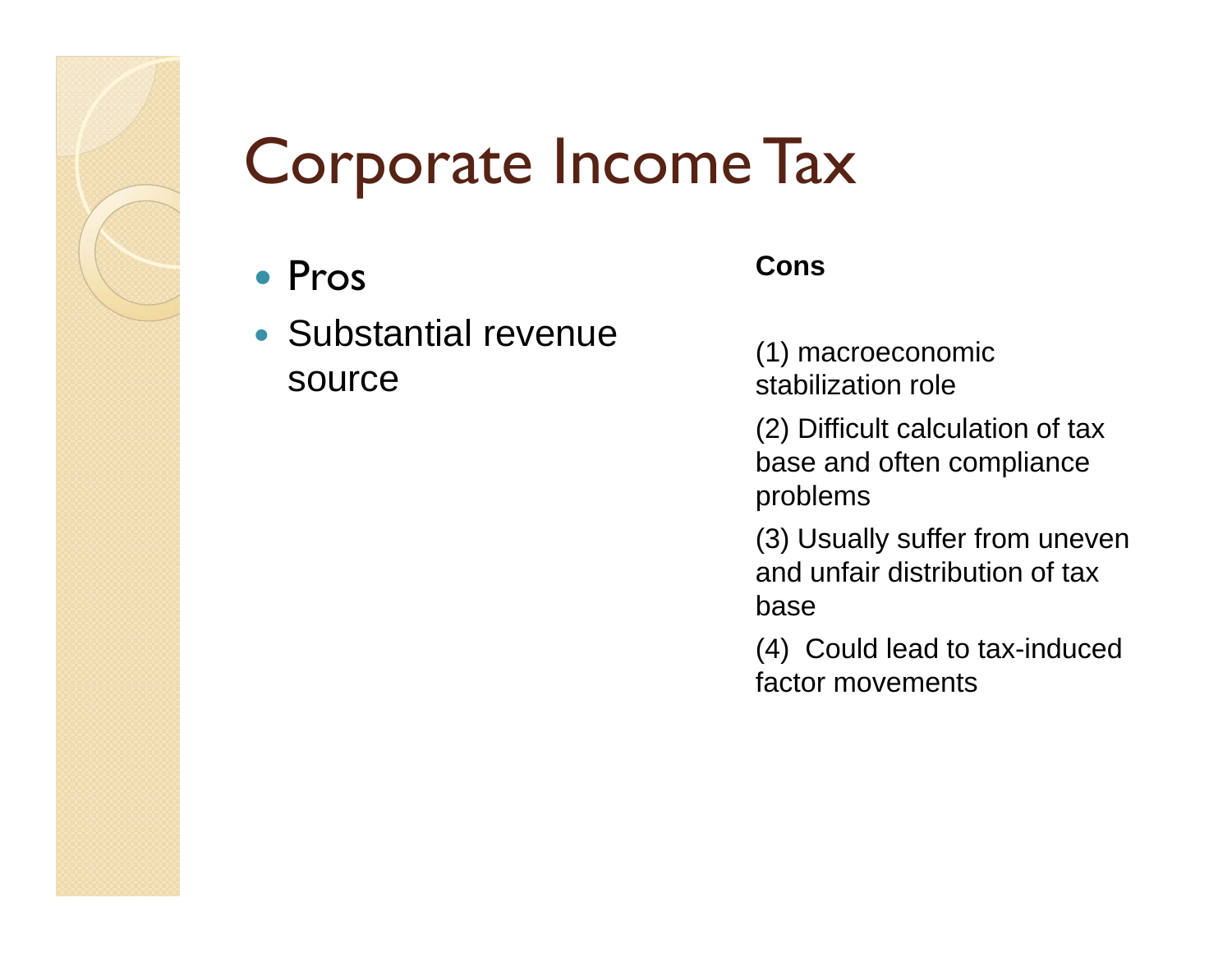

# Revenue Sharing

- transfer of funds by assigning a predetermined share of the revenue from the higher level of the government to the lower level of the governments.
- Types of sharing
- (1) Principle of Derivation
- (2) Formula-based
- (3) Surcharge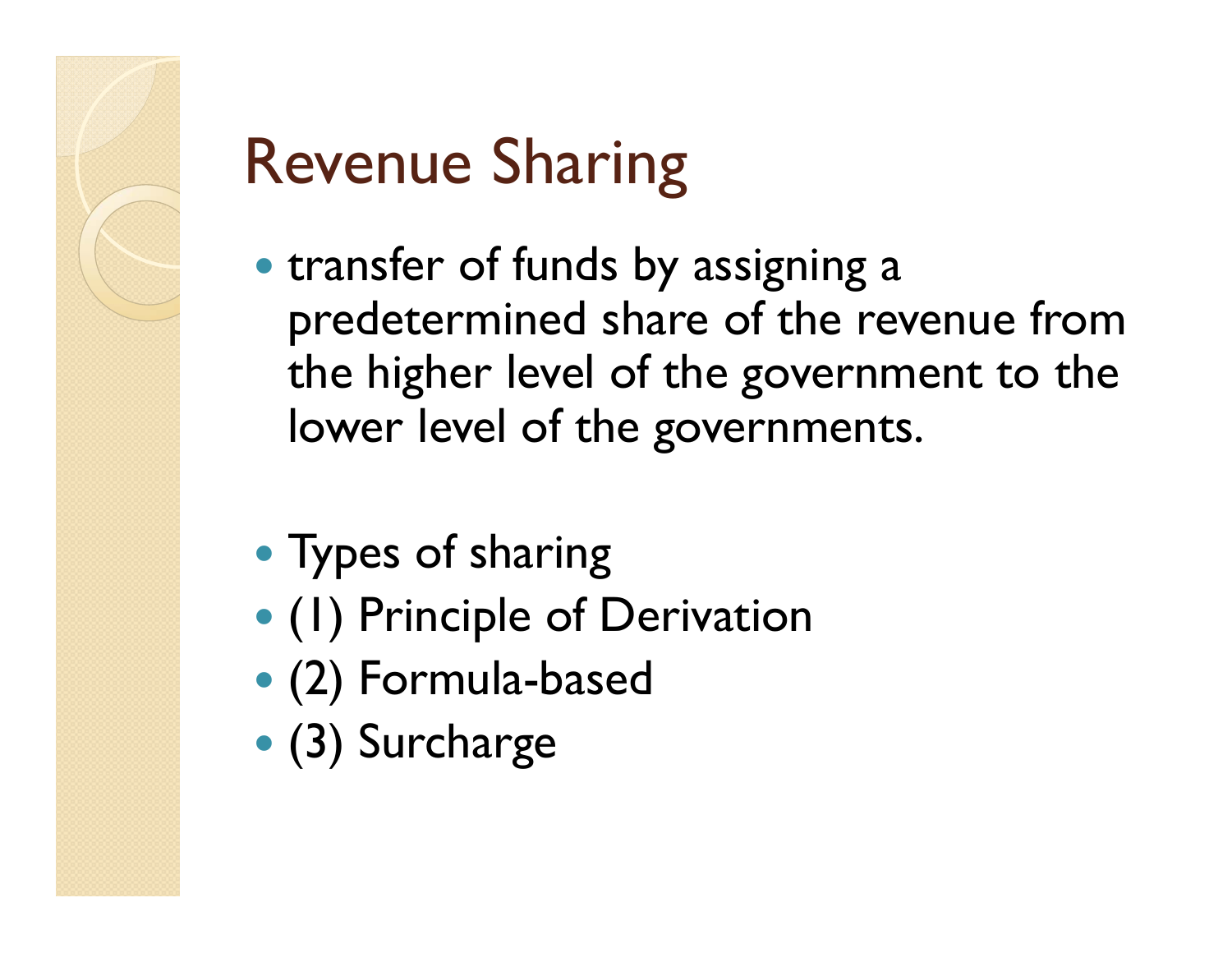## Principle of Derivation

- revenue sharing is based on the national revenue derived within the subnational entities
- the least attractive form of revenue sharing because it severely restricts the fiscal autonomy of the subnational governments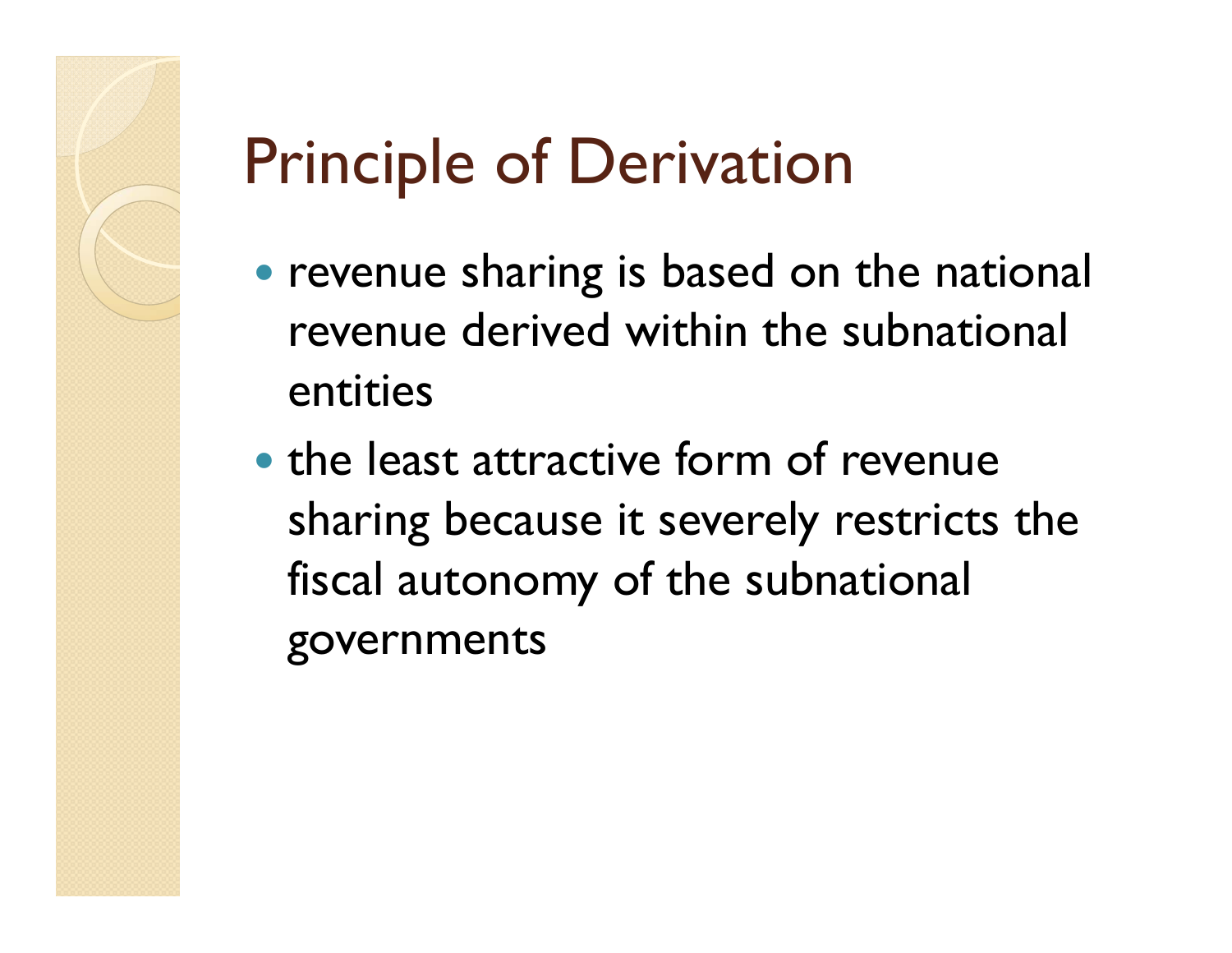#### Central and Local Revenues in China, 2005

| <b>Items</b>                           | <b>Total Government</b><br><b>Revenues (Billion</b><br>Yuan) | <b>Central</b><br><b>Government</b><br>(Billion Yuan) | <b>Sub-National</b><br><b>Governent (Billion</b><br>Yuan) | <b>Sub-National</b><br><b>Sharing Ratio (%)</b> |
|----------------------------------------|--------------------------------------------------------------|-------------------------------------------------------|-----------------------------------------------------------|-------------------------------------------------|
| <b>Central Tax</b>                     |                                                              |                                                       |                                                           |                                                 |
| <b>Tariffs</b>                         | 106.2                                                        | 106.62                                                | $\overline{0}$                                            | $\overline{0}$                                  |
| <b>Consumption Tax</b>                 | 163.38                                                       | 163.28                                                | $\overline{0}$                                            | $\overline{0}$                                  |
| <b>Consumption Tax and Value-Added</b> |                                                              |                                                       |                                                           |                                                 |
| Tax on Imports                         | 431.18                                                       | 421.18                                                | $\overline{0}$                                            | $\overline{0}$                                  |
| <b>Vehicle Purchase Tax</b>            | 58.33                                                        | 58.33                                                 | $\overline{0}$                                            | $\overline{0}$                                  |
| <b>Cargo Tax</b>                       | 1.38                                                         | 1.38                                                  | $\overline{0}$                                            | $\overline{0}$                                  |
| <b>Shared Tax</b>                      |                                                              |                                                       |                                                           |                                                 |
| <b>Value Added Tax</b>                 | 1079.21                                                      | 793.14                                                | 286.08                                                    | 27                                              |
| <b>Business Tax</b>                    | 423.25                                                       | 12.96                                                 | 410.28                                                    | 97                                              |
| <b>Stamp Tax on Security Exchange</b>  | 6.73                                                         | 6.53                                                  | 0.2                                                       | 3                                               |
| Personal Income Tax                    | 209.49                                                       | 25.69                                                 | 83.8                                                      | 40                                              |
| <b>Company Income Tax</b>              | 534.39                                                       | 320.4                                                 | 213.99                                                    | 40                                              |
| <b>Local Tax</b>                       |                                                              |                                                       |                                                           |                                                 |
| <b>Urban Maintenance and</b>           |                                                              |                                                       |                                                           |                                                 |
| Development Tax                        | 79.57                                                        | 0.47                                                  | 79.1                                                      | 99                                              |
| <b>Tax on Contracts</b>                | 73.51                                                        | $\overline{0}$                                        | 73.51                                                     | 100                                             |
| <b>Resources Tax</b>                   | 14.22                                                        | $\overline{0}$                                        | 14.22                                                     | 100                                             |
| Tax on the use of Arable Land          | 14.19                                                        | $\overline{0}$                                        | 14.19                                                     | 100                                             |
| <b>Urban Land Using Tax</b>            | 13.73                                                        | $\overline{0}$                                        | 13.73                                                     | 100                                             |
| <b>Agricultural and Related Tax</b>    | 5.94                                                         | $\overline{0}$                                        | 5.94                                                      | 100                                             |

Shen, Chunli, Jing Jin, and Heng-fu Zou, 2012, Fiscal Decentralization in China: History, Impact, Challenges and Step Forward. *Annals of Economics and Finance* 13, Table 4. P.15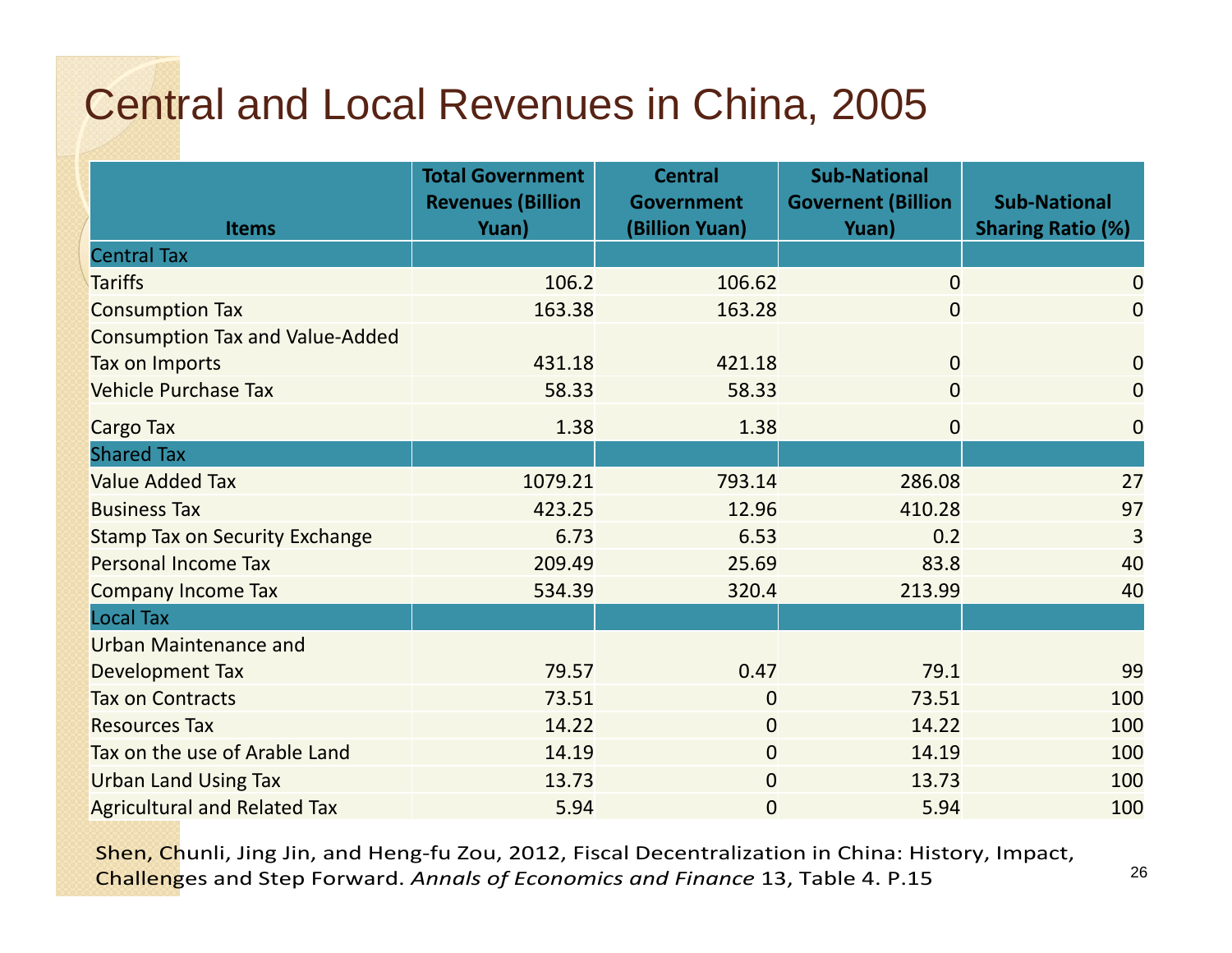

#### **Practices**

- In China, the principle of derivation governs the sharing of VAT and CIT between the center and the subnational governments.
- Tax revenues are concentrated in a small number of provinces
- Formula-based Revenue Sharing: The formula for VAT could include parameters such as provincial population, GDP, or level of consumption per capita
- the formula for the CIT could include labor (payroll), capital (assets) and output (sales).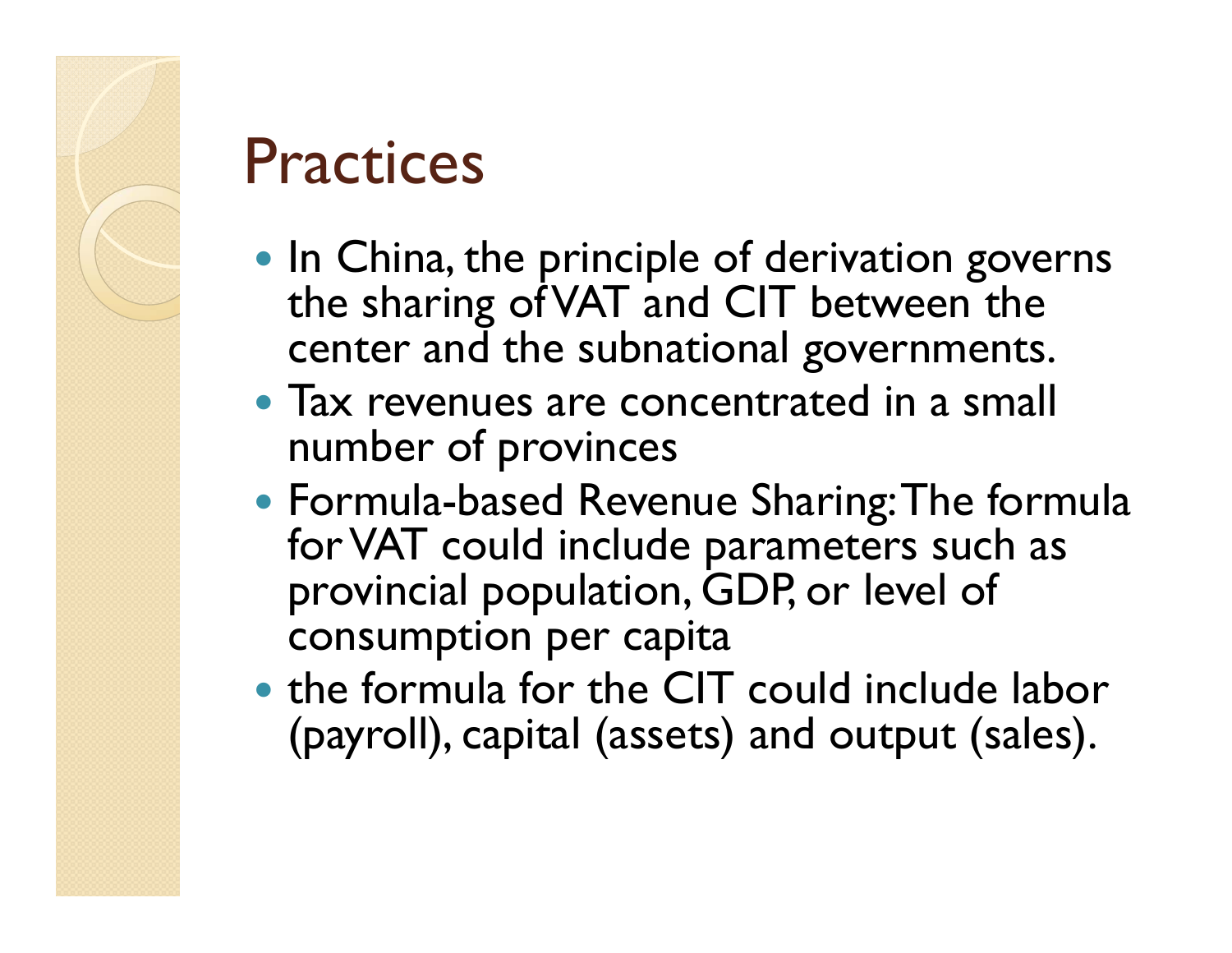# Revenue Sharing in Alaska

- Property Tax (2 percent on appraised value)
- Severance Tax on Oil
- Tax per barrel
- Royalties
- Production surcharge for hazard
- Corporate income tax (9.4% of apportioned income as a function of (1) percentage of corporate sales and tariffs from Alaskan Operations (2) percentage of production in Alaska (3) percentage of property holdings in Alaska.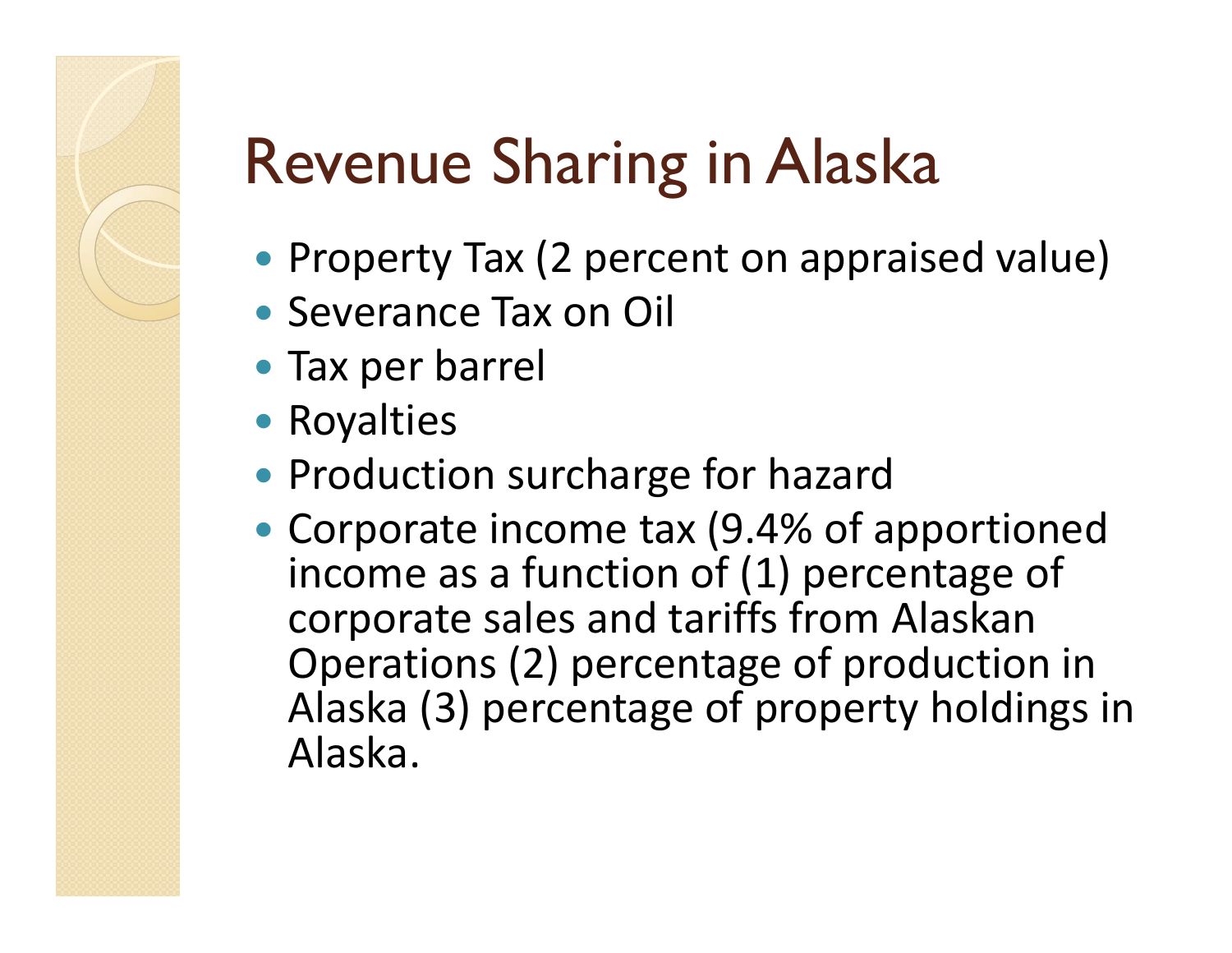## Intergovernmental Transfer

- A transfer of funds among or between different levels of government.
- **Intergovernmental transfers and assignment of** revenues cannot be considered separately from assigning the expenditure responsibilities
- Without a clear demarcation and understanding of competencies and expenditure obligations of different levels of government, decentralization create instability and controversy.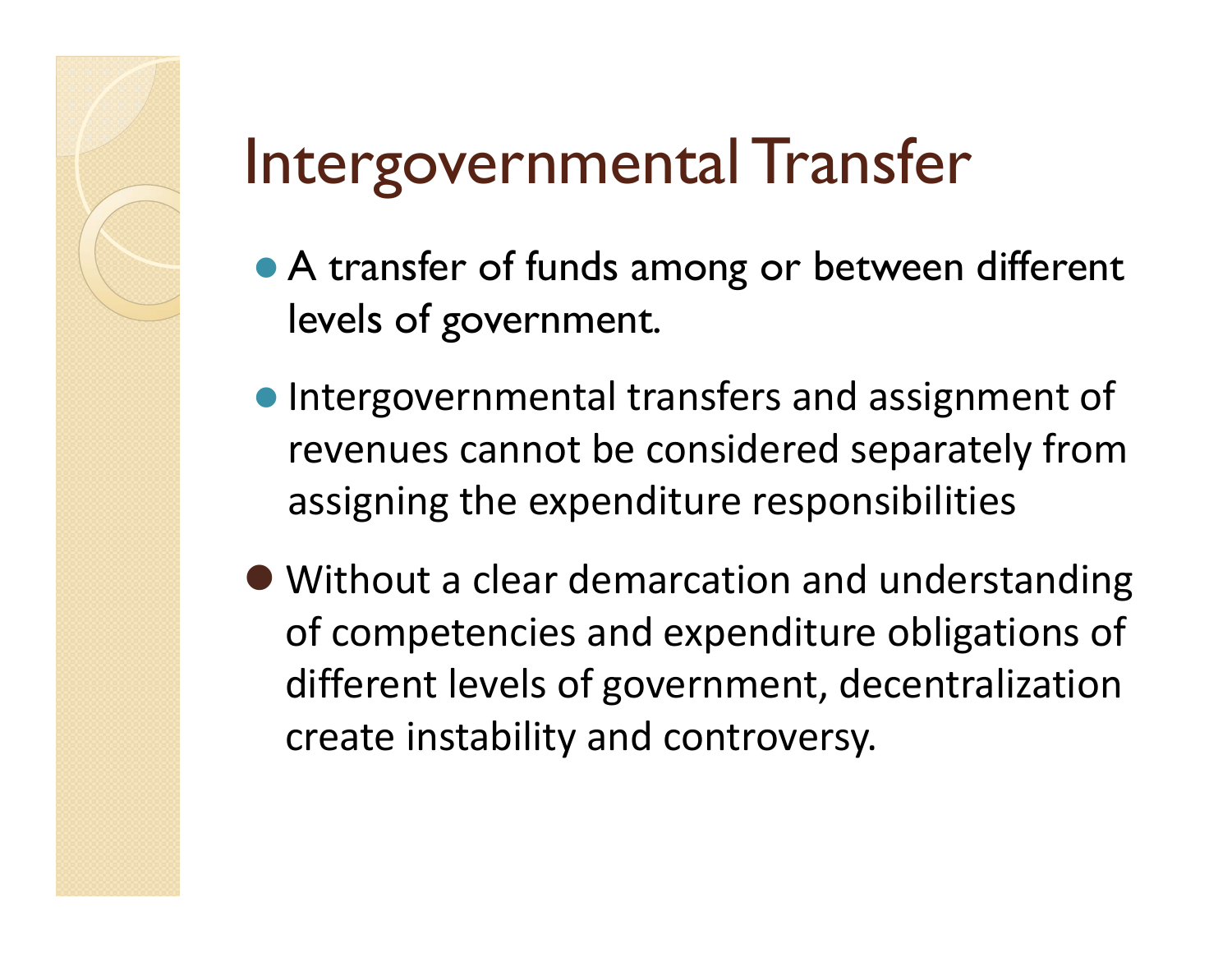# Vertical Equalization

- **Vertical fiscal imbalance** (VFI) describes the variance between a central governmen<sup>t</sup>'s revenue and expenditures against those of subnational governments.
- Equalization measures: Increase subnational revenue, revenue sharing or intergovernmental transfer.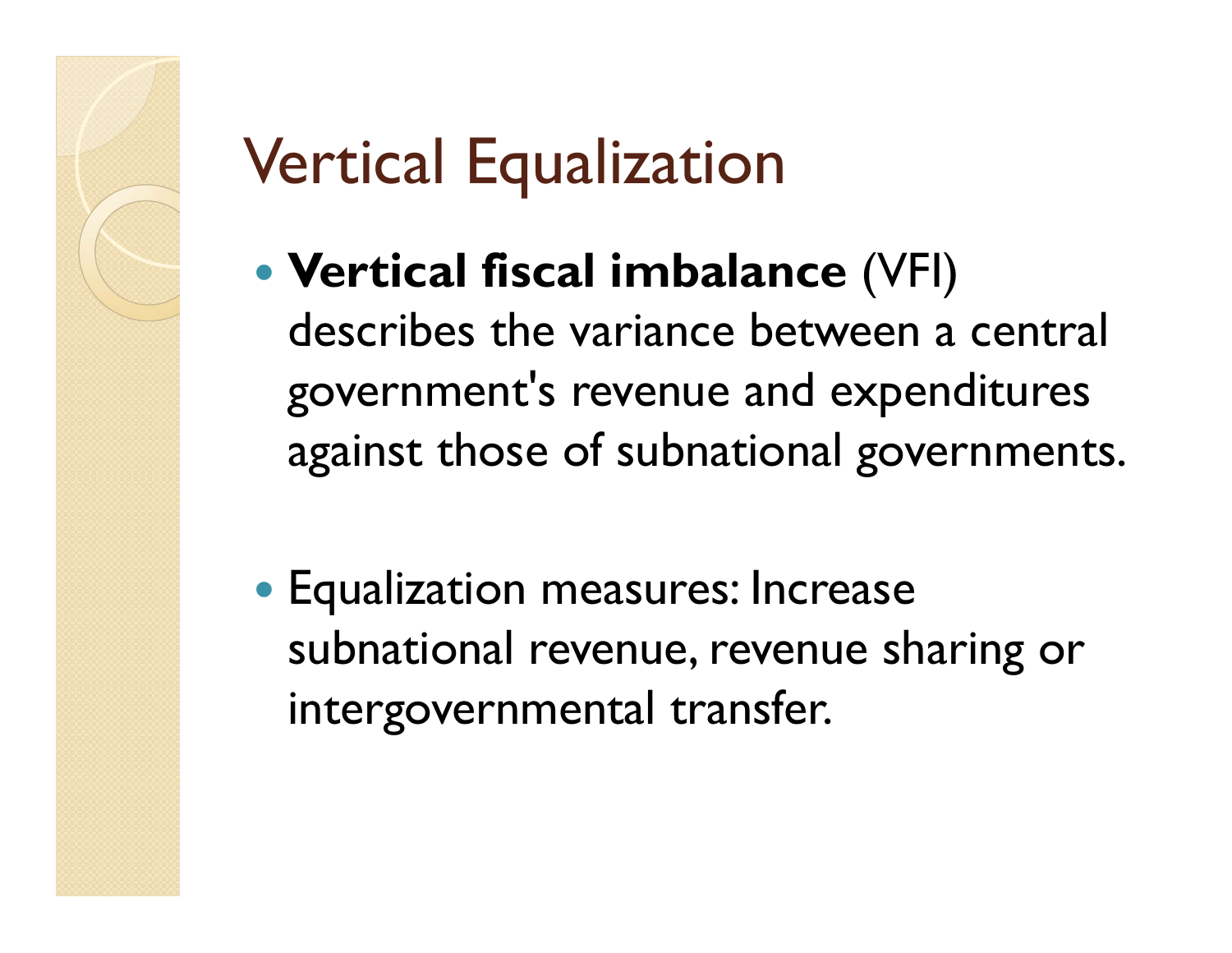## Horizontal Fiscal Imbalance

- Differences among the same levels of sub-national governments in their revenue bases and expenditure needs
- Intergovernmental transfer as an equalization payment to compensate for differential expenditure needs and revenue raising abilities of different states.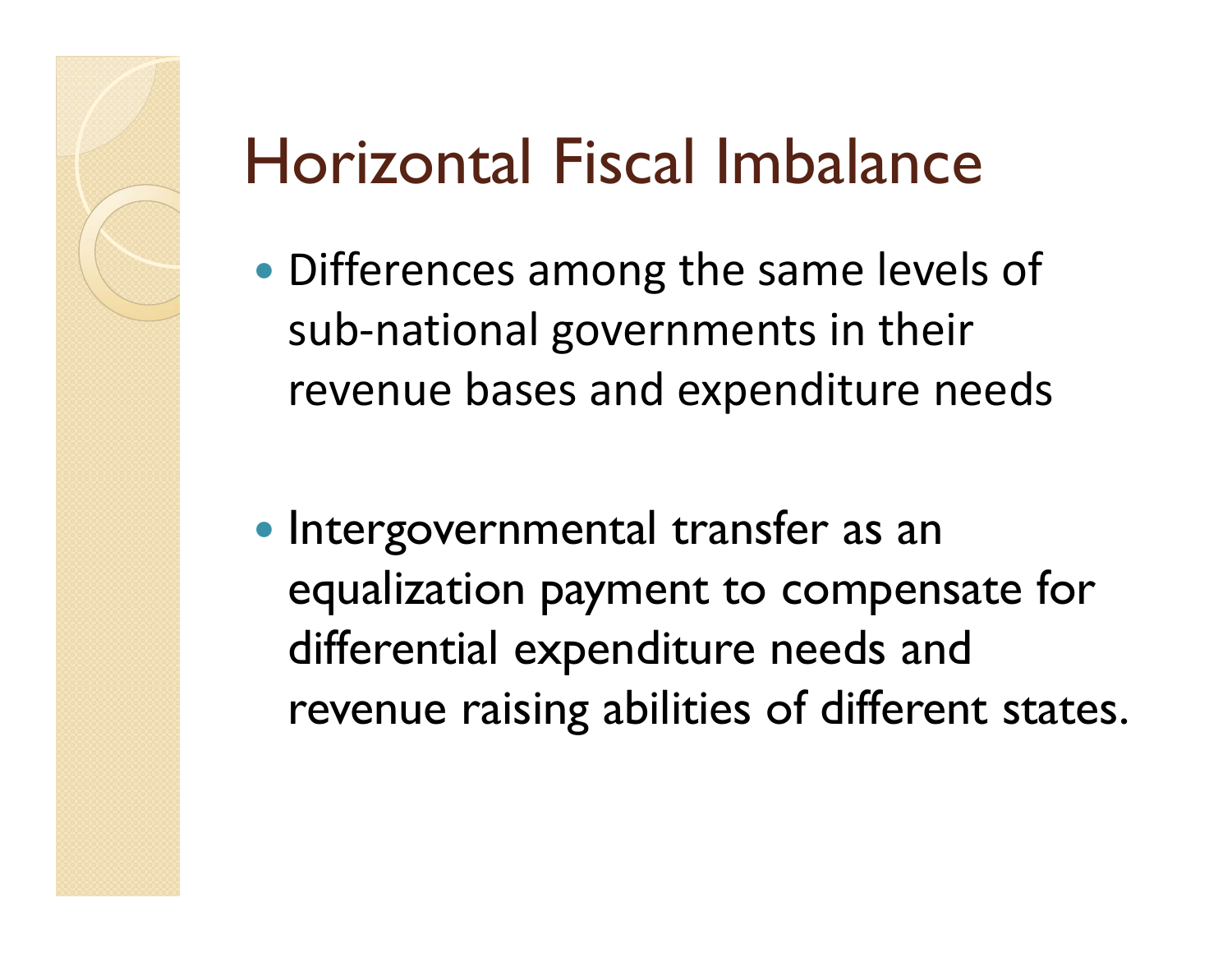

## Financing

- $\bullet$  Why choose grants over sub-national taxes?
	- Central government is better able to control sub-national spending
	- Sub-national taxes may have distortionary effects
	- Sub-national taxation may lead to high inequalities
	- Sub-national taxes may have high administrative and collection costs
- $\bullet$  Why NOT choose grants over taxes?
	- Taxes allow sub-national authorities to adapt the level of services to local preferences
	- Asymmetric information and efficient allocation of resources
	- Taxes come with increased accountability
	- Sub-national authorities can't blame grants for the poor quality of services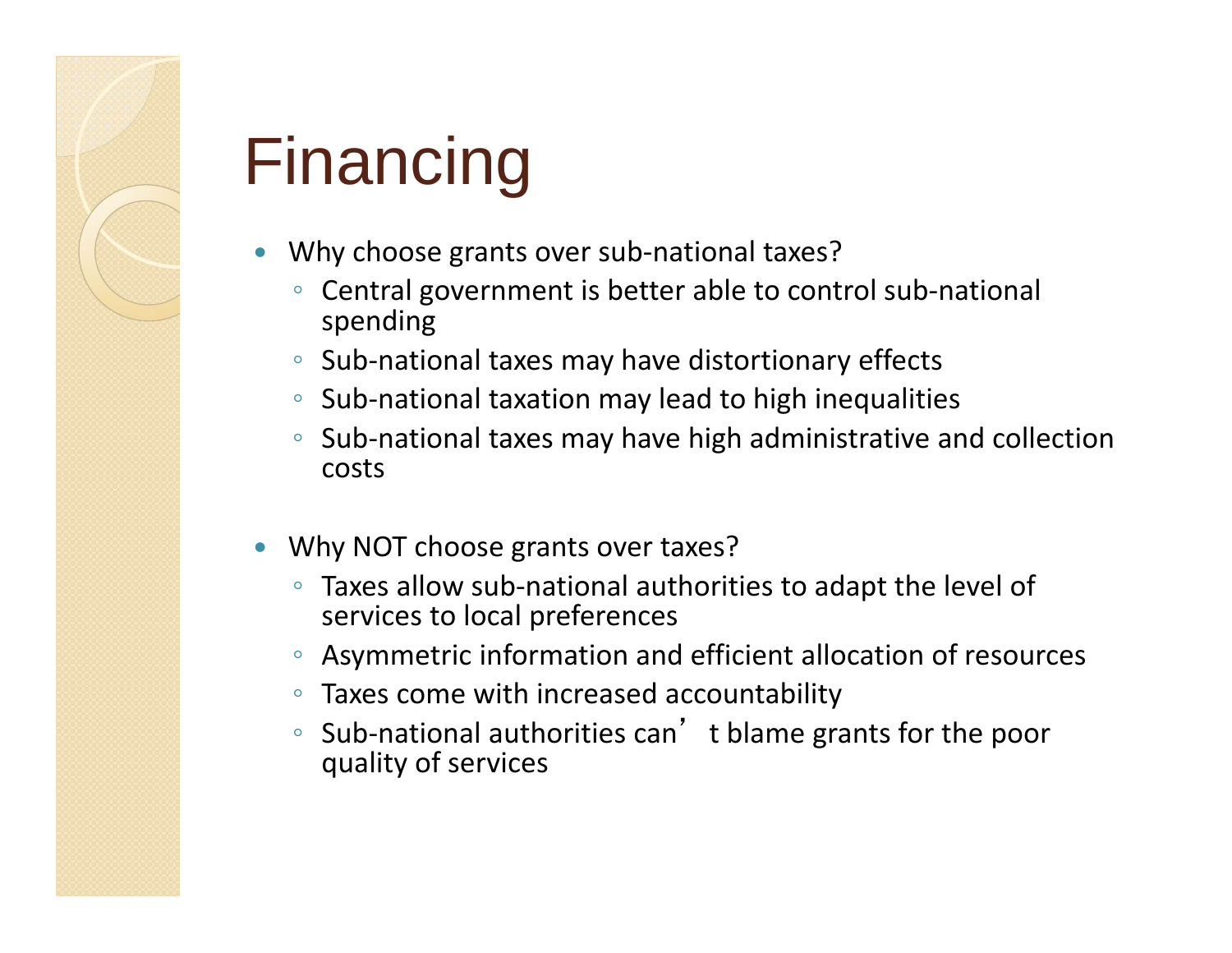# Does revenue = expenditure?

- $\bullet$  Local – Uneven: some raise enough others raise very little as a proportion of own.
- $\bullet$ • To Balance this equation = Intergovernmental Transfers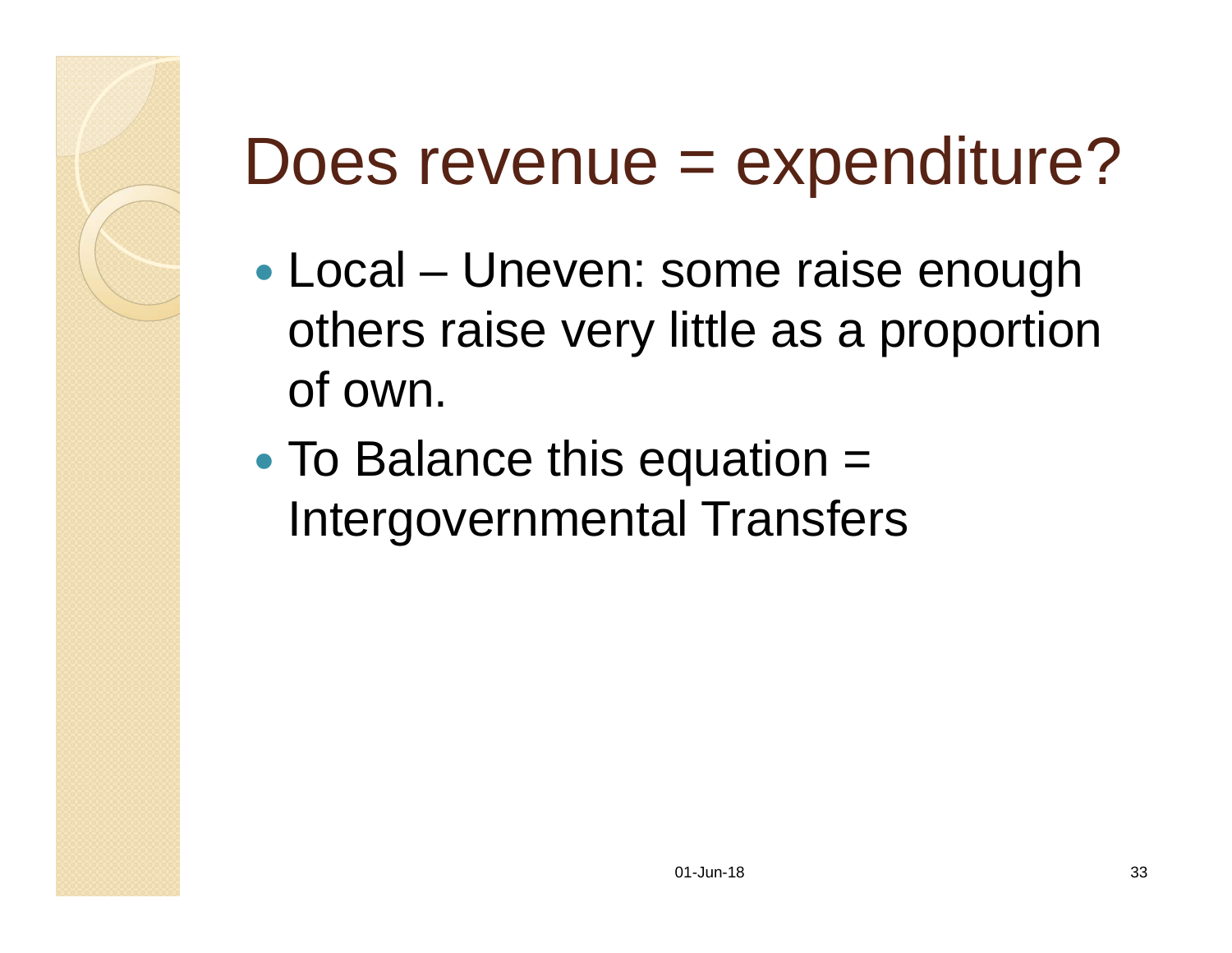# General-Purpose Transfers

- General-purpose transfers are provided as general budget support, with no strings attached
- block transfers when they are used to provide broad support in a general area of subnational expenditures (such as education) while allowing recipients discretion in allocating the funds among specific uses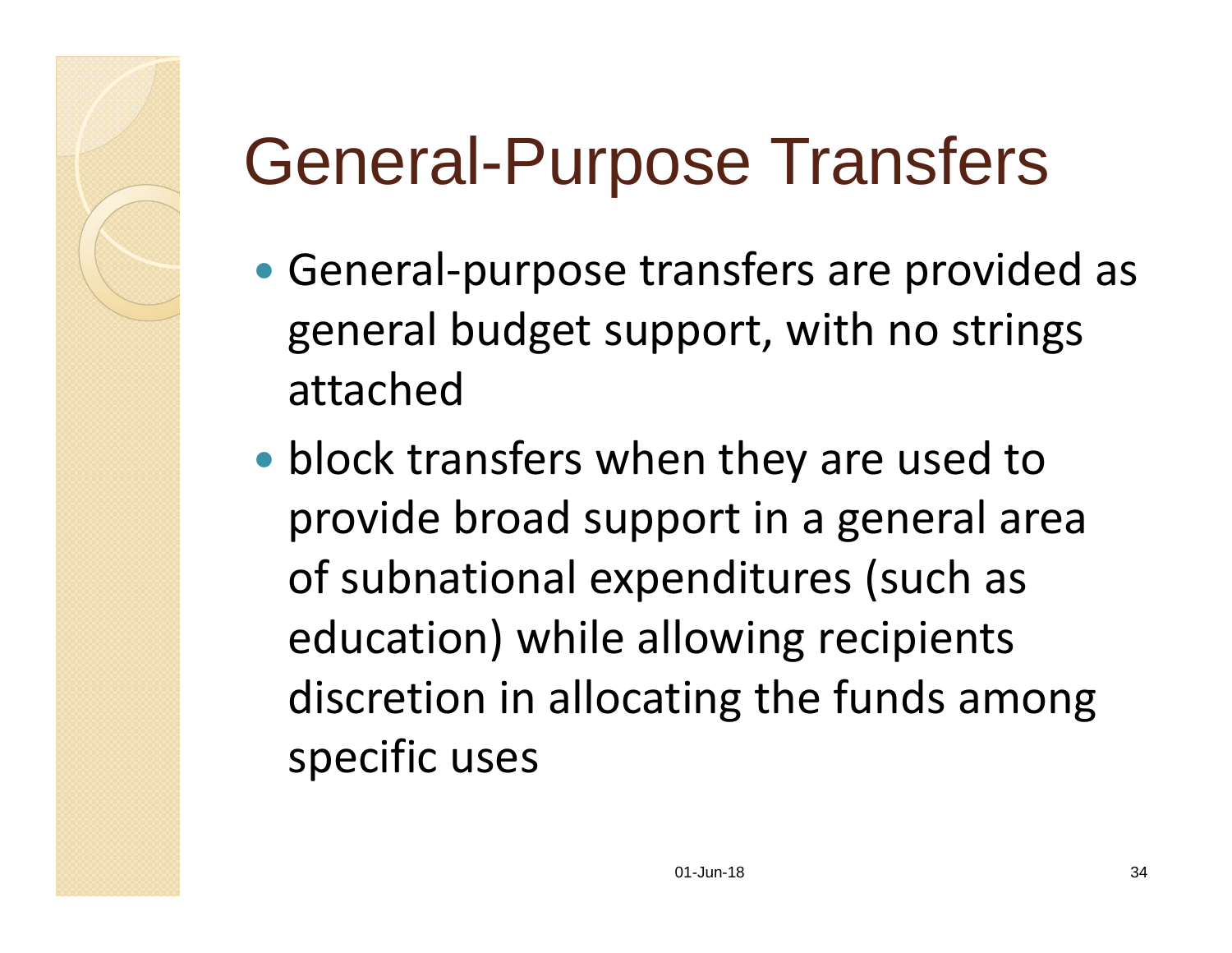# Specific-Purpose Transfers

- $\bullet$  Specific-purpose, or conditional, transfers are intended to provide incentives for governments to undertake specific programs or activities. These grants may be regular or mandatory in nature or discretionary or ad hoc.
- $\bullet$  input-based conditionality (types of expenditure, capital and operating expenditures)
- $\bullet$ output-based conditionality (service delivery)
- $\bullet$ Performance-based grants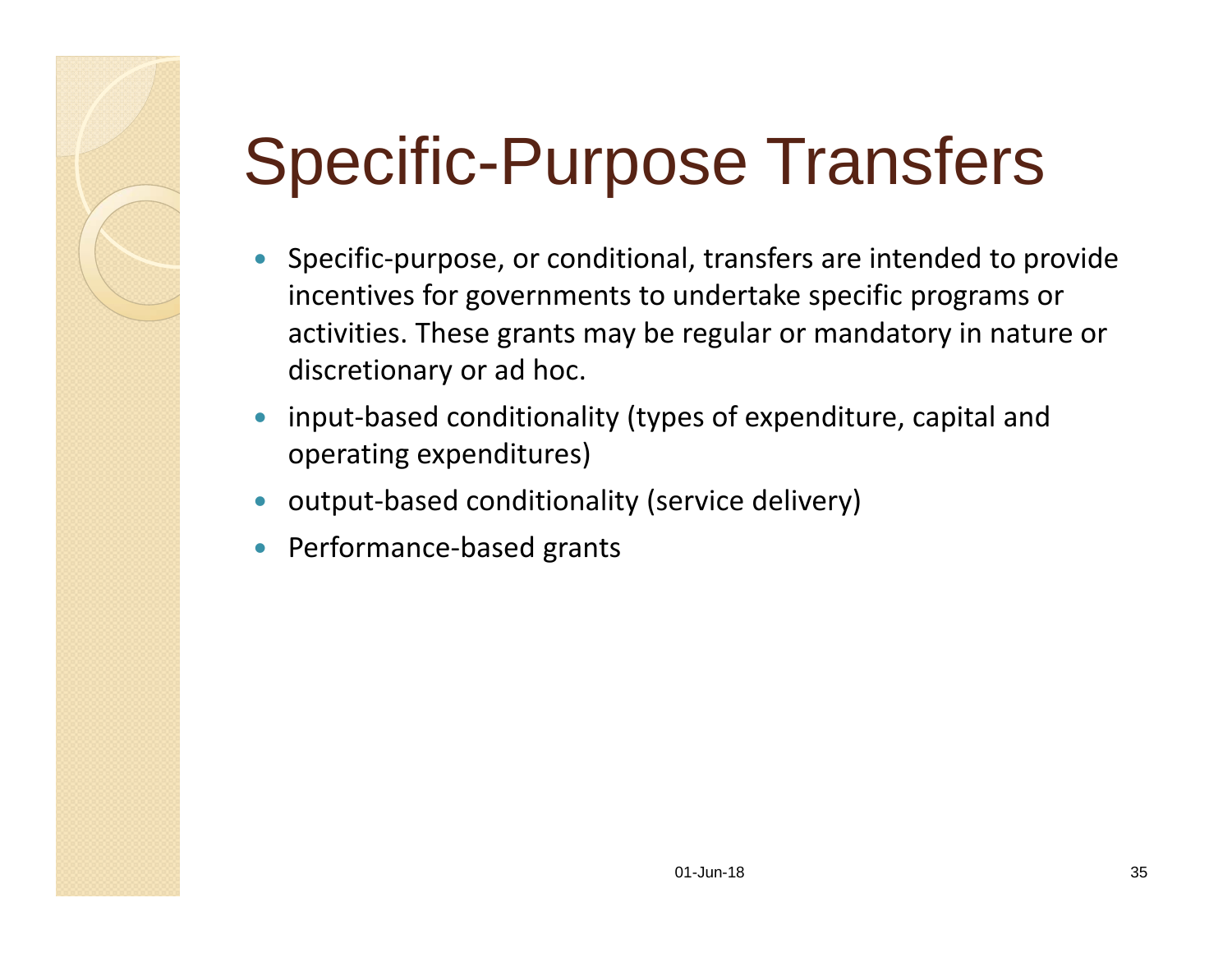#### Conditional matching transfers

- **finance a specified percentage of** expenditures using their own resources.
- open ended--- the grantor matches whatever level of resources the recipient provides.
- closed ended--- the grantor matches recipient fund only up to a pre-specified limit.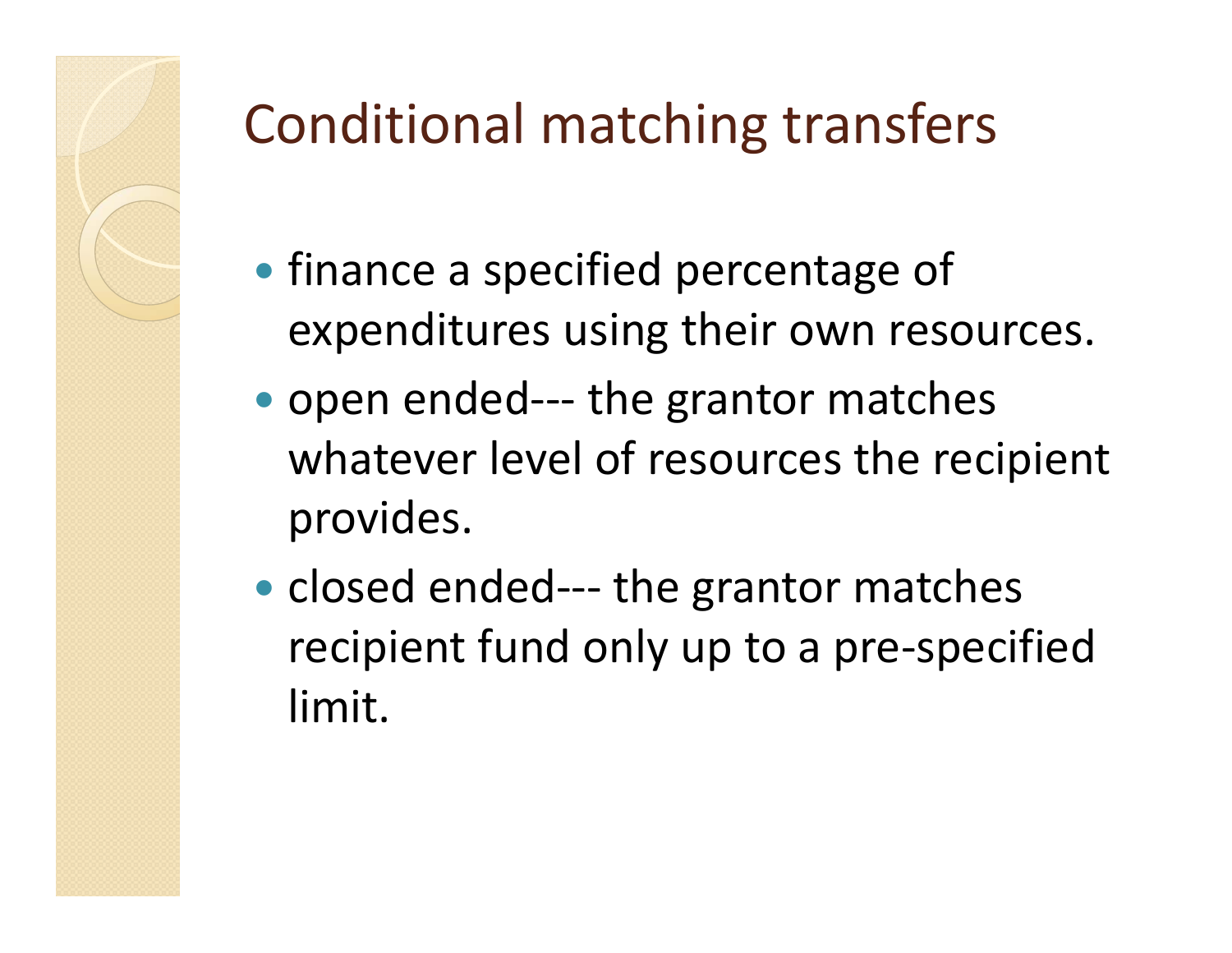#### Intergovernmental transfer formula

- Fiscal Capacity Equalization using Macroeconomic Indicators
	- –Representative Tax System
- • Fiscal Need Equalization through Representative Expenditure System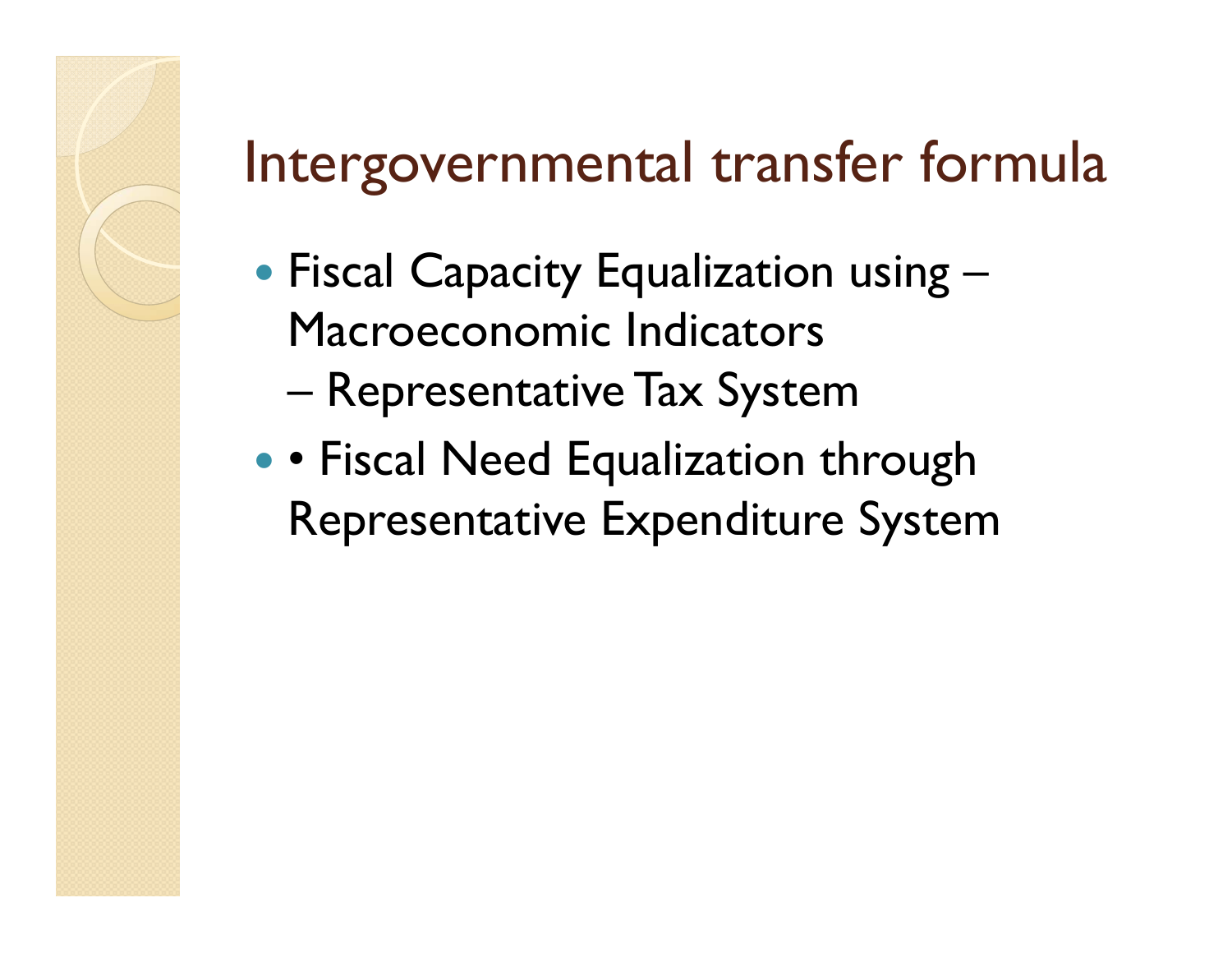

## Fiscal Capacity

- How to Measure of Fiscal Capacity:
- Fiscal capacity is the potential ability of a subnational government to raise revenues from its own sources relative to the of cost of its responsibilities

#### **Macroeconomic Indicators**

- (1)State Gross Domestic Product
- (2) State Factor Incomes
- (3) State Factor Incomes Accruing to Residents only
- (4) Personal income
- (5) Personal disposable income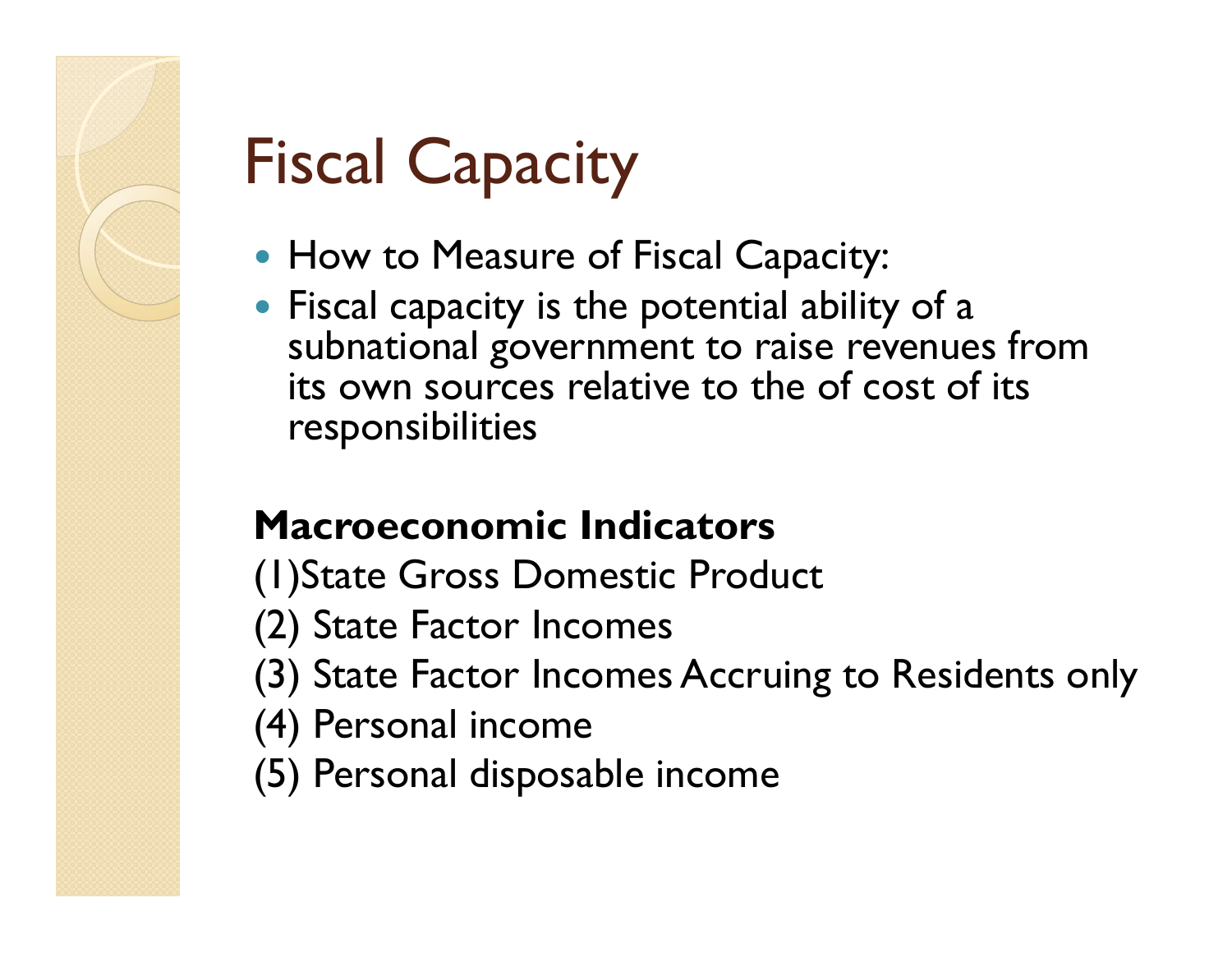# Representative Tax System

- As the representative tax yield for a subnational government can be calculated by multiplying the state's base by the national average tax rate
- The purpose of the RTS is to measure the own-revenue-raising-ability of subnational governments.
- consistent estimates of the potential revenue that could be raised in each subnational government under a standardized tax policy.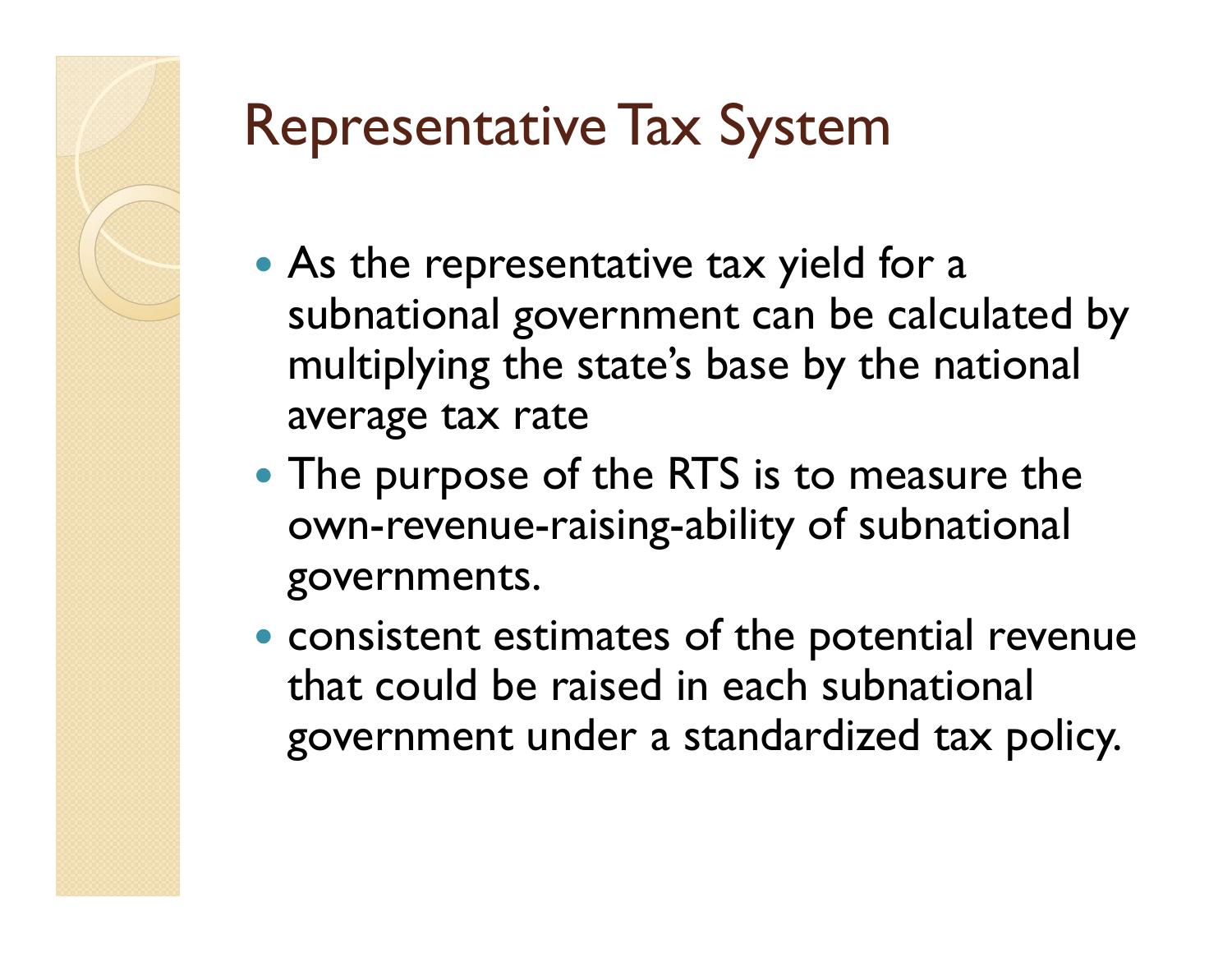# **Representative Expenditure System (RES)**

- The estimates of representative expenditures indicate how much it would cost a subnational government to provide an average level of public services that actually prevailed nationwide.
- Example: Fiscal Needs for a highway program:

(i) the number of registered private and commercial automobiles; (ii) the number of registered truck; and (iiI) population density,

• the derivation of the workload measure involves estimating the number value for each province.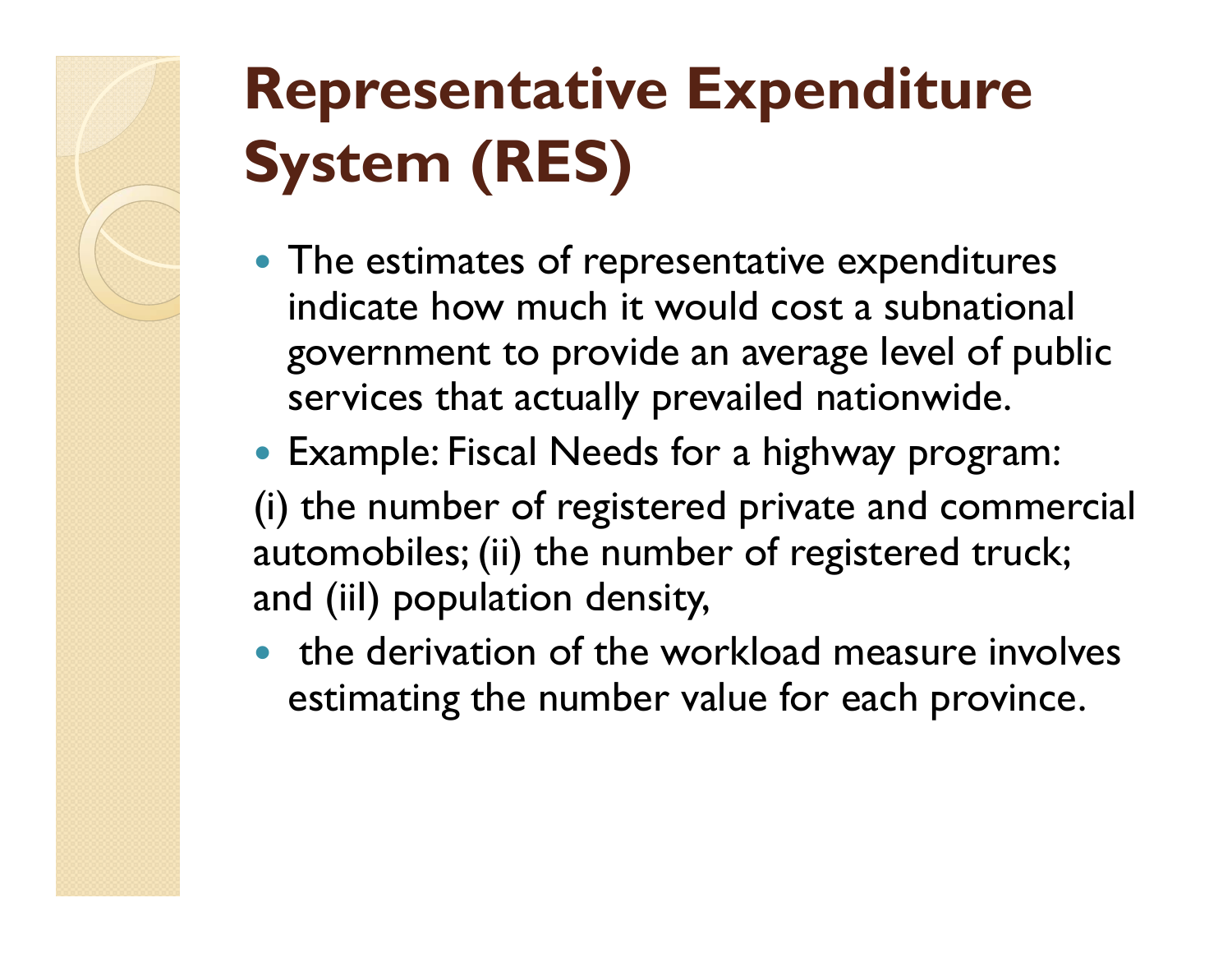# Practices (Indonesia)

- **fiscal capacity approach**
- calculated as a function of estimated own revenues, realized tax shares for each tax for each state and 5 % of realized natural resource revenue shares while provincial own-revenue estimates (PAD) were derived as a function of provincial manufacturing and services GDP.
- This approach is based on measuring the extent to which the subnational governments are utilizing their available tax bases relative to the national average.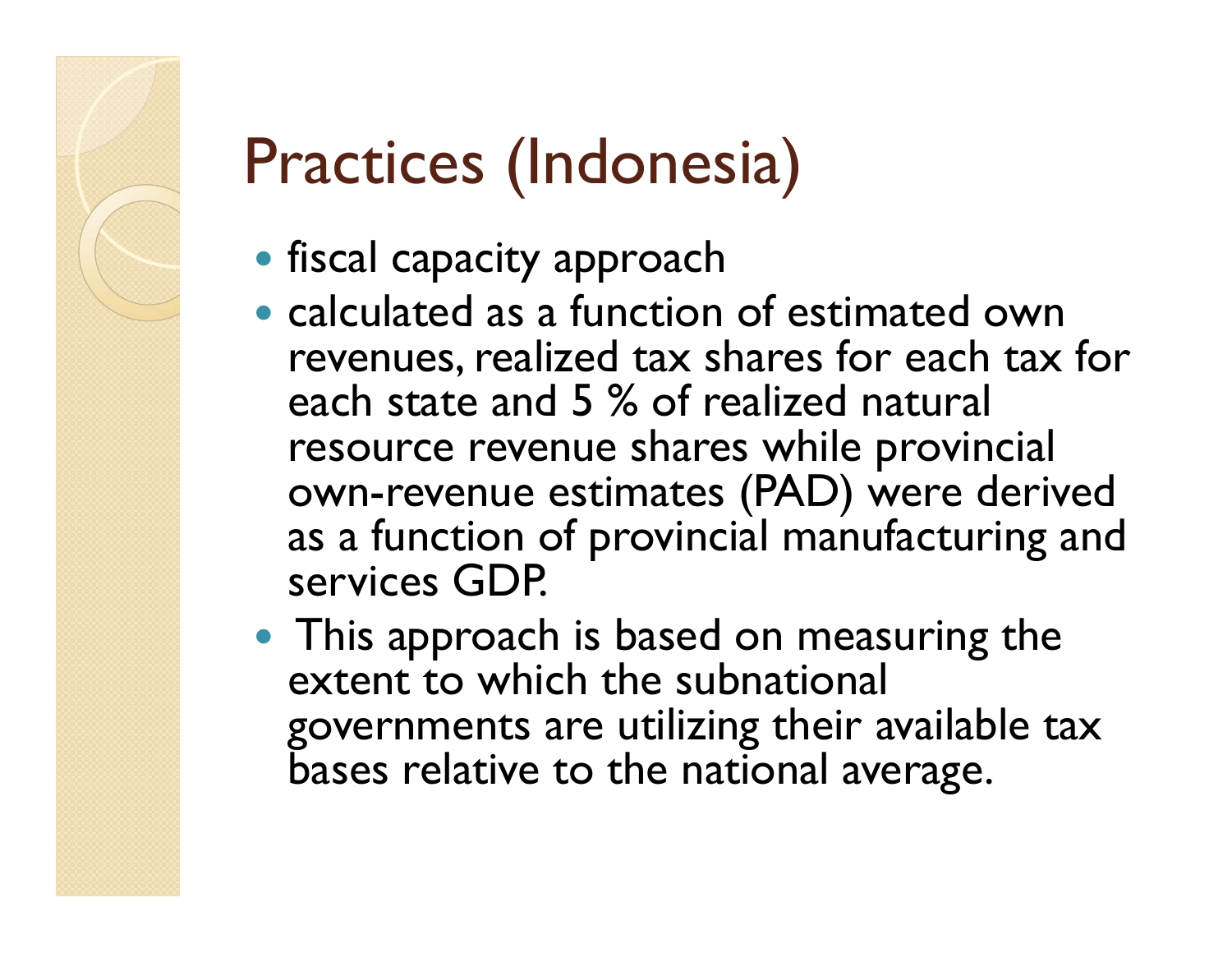## Practices in Myanmar

- The transfers are made based on two broad criteriadevelopment needs and fiscal constraints.
- Under the criteria of development needs, there are three parameters- total populations in states/regions (from 2014 Population and Housing Census), State/Region Poverty Index (from Integrated Household Living Condition Assessment 2009/10) and total land area (Square Kilometer).
- Fiscal constraint dimension consists of three variables- Per Capita GDP of states/regions (From Planning Department), Urban Population as a percentage of the total population from 2014 Population and Housing Census), and Per Capita tax collection from previous fiscal year.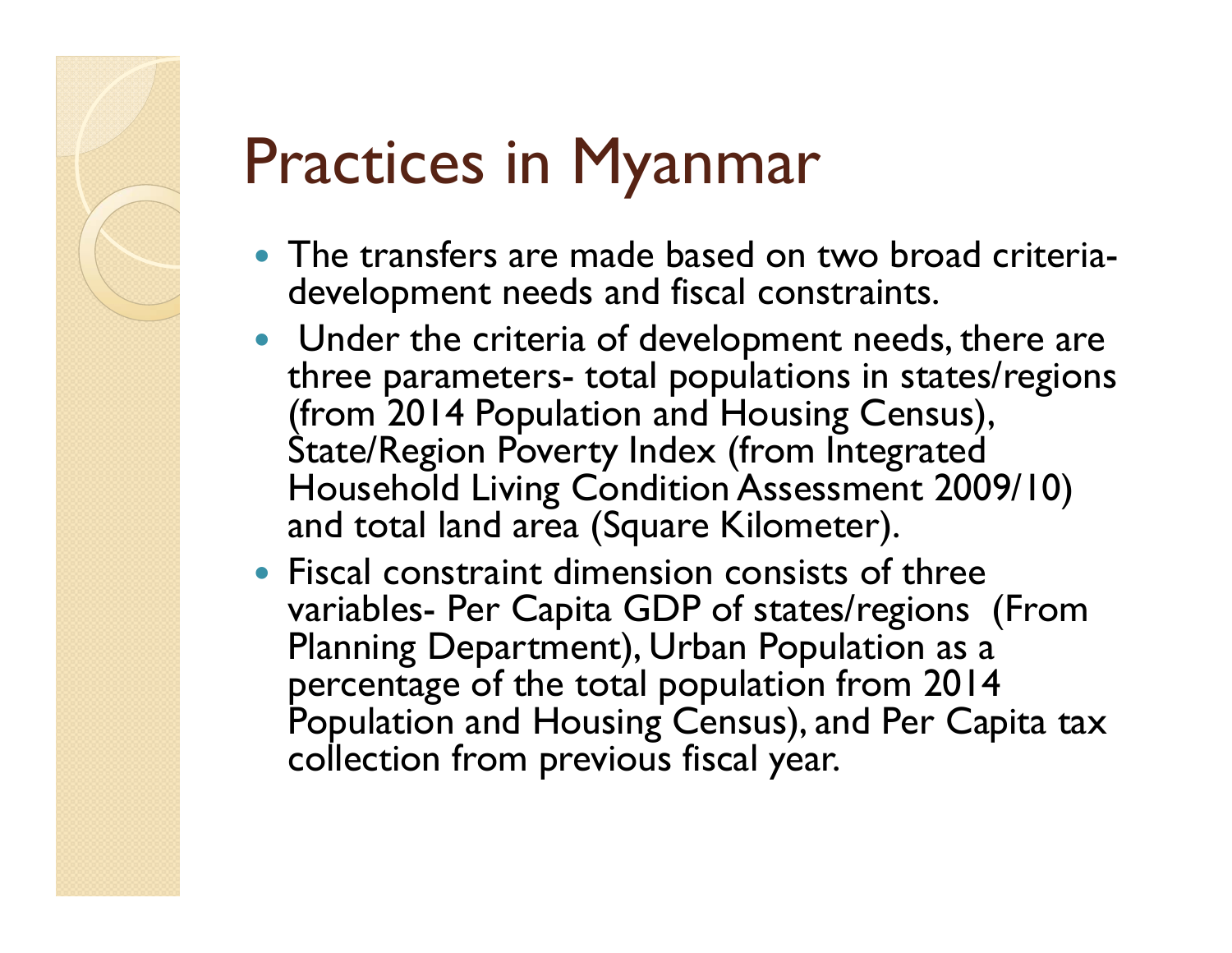#### **Issues**

- What is the impact on equalization payments to horizontal and vertical fiscal imbalance?
- Independence of parameters
- Data limitation and measurement error